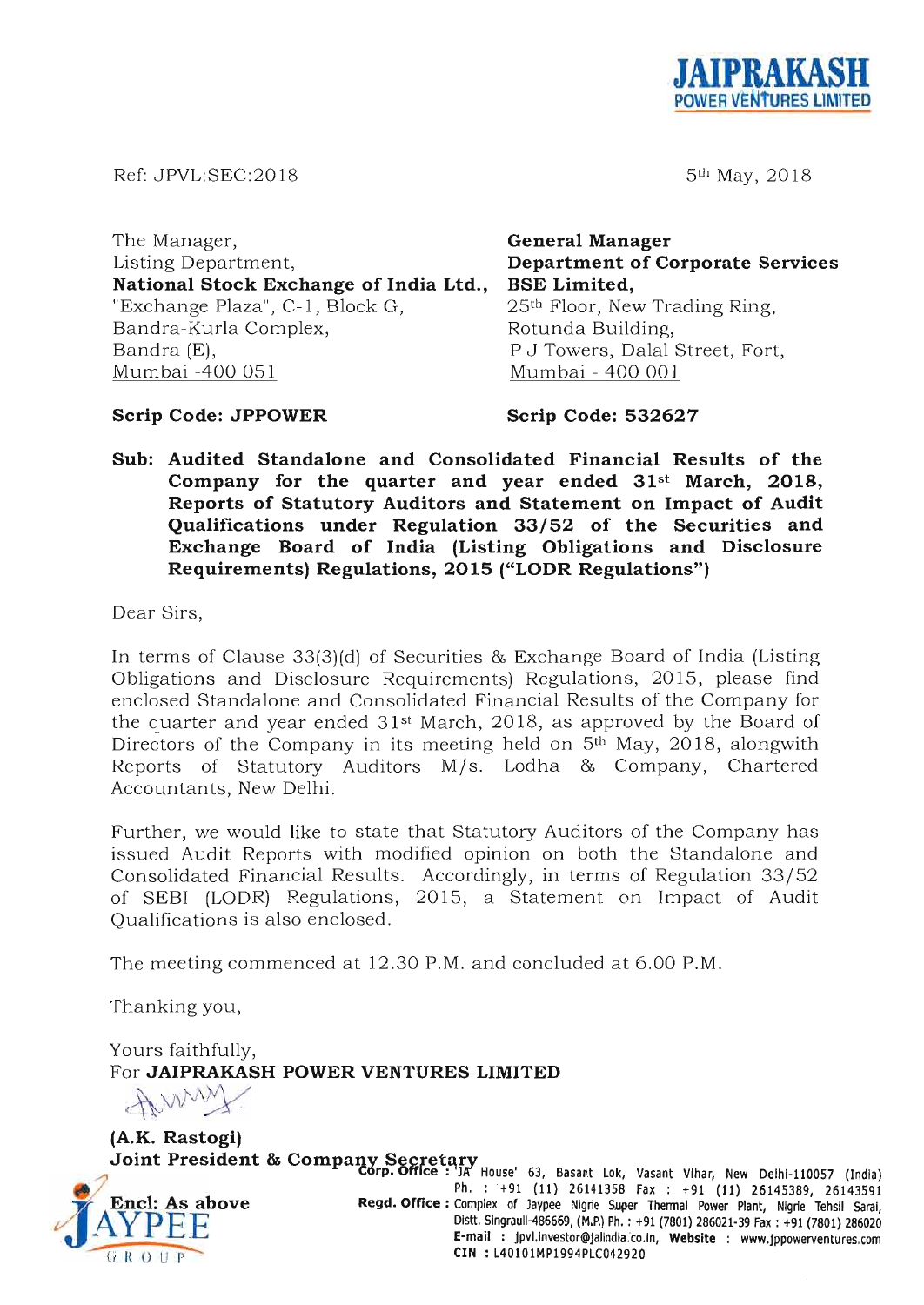# **JAIPRAKASH**

<u>רוך (DINTER VENTURES LIMITER) IQI IN ITED Adam complos : Complox of Jaypoo Nigrio Pradosh) </u><br>Regd. Office : Complox of Jaypee Nigrio Super Thermal Power Plant, Nigrie, Tehsil Saral, District Singraull - 486

Corporate Office: 'JA House' 63, Basant Lok, Vasant Villar, New Dolhi - 110057 (India)

 $\overline{\phantom{a}}$ 

**Wobsito: WWW.JI>poworvonlurcs.com Email: Jpvl,lnvQslor@jalindla\_co.ln CIN : L40101MP1994PLC042920** 

#### STATEMENT OF STANDALONE / CONSOLIDATED AUDITED RESULTS FOR THE QUARTER / YEAR ENDED 31ST MARCH, 2018

|              |                                                                                                                                  |                             |                          | Standalone               |            |                          | Rs. In Lakits except Shares and EPS<br>Consolidated |                       |
|--------------|----------------------------------------------------------------------------------------------------------------------------------|-----------------------------|--------------------------|--------------------------|------------|--------------------------|-----------------------------------------------------|-----------------------|
|              |                                                                                                                                  | Year ended<br>Quarter Ended |                          |                          |            |                          |                                                     |                       |
|              | Particulars                                                                                                                      | 31.03.2018<br>31.12.2017    |                          | 31.03.2017               | 31.03.2018 | 31,03.2017               | Year ended<br>31.03.2018                            |                       |
|              |                                                                                                                                  | Audited                     | Unaudited                | Audited                  | Audited    | Audited                  | Audited                                             | 31.03.2017<br>Audited |
|              |                                                                                                                                  |                             |                          |                          |            |                          |                                                     |                       |
|              | Revenue from operations                                                                                                          | 70,121                      | 85,550                   | 67,878                   | 3,38,131   | 2,79,181                 | 4,87,687                                            | 4,65,765              |
| $\mathbf{I}$ | Other Income                                                                                                                     | 1,544                       | 11,467                   | 2,120                    | 34,875     | 8,762                    | 35,419                                              | 8,707                 |
| 1            | Total Revenue (I+II)                                                                                                             | 71,665                      | 97,017                   | 69,999                   | 3,73,006   | 2,87,943                 | 5,23,106                                            | 4,74,472              |
| IV           | Expenses                                                                                                                         |                             |                          |                          |            |                          |                                                     |                       |
|              | Cost of material and operation expenses                                                                                          | 42,724                      | 56,198                   | 49,705                   | 2,08,509   | 1,65,854                 | 2,98,406                                            | 2.73,380              |
|              | Purchases of stock-in-trade                                                                                                      | ٠                           |                          |                          |            |                          |                                                     |                       |
|              | Changes in Inventories of finished goods, work-in-progress<br>and stock-In-trade                                                 | 385                         | 11                       | 45                       | (183)      | 97                       | (183)                                               | 97                    |
|              | Employee benefits expense                                                                                                        | 2,488                       | 2,436                    | 2,286                    | 9,335      | 7.576                    | 13,563                                              | 12,167                |
|              | Finance costs                                                                                                                    | 35,350                      | 37,284                   | 42,387                   | 1,49,178   | 1,80,228                 | 2,61,375                                            | 2,77,292              |
|              | Depreciation and amortisation                                                                                                    | 11,923                      | 12,914                   | 11,980                   | 48,686     | 48,684                   | 61,889                                              | 77,121                |
|              | Other Expenses                                                                                                                   | 3,867                       | 10,415                   | 2,118                    | 19,351     | 7,821                    | 23,413                                              | 9,158                 |
|              | Total expenses (IV)                                                                                                              | 96,737                      | 1,19,258                 | 1,08,620                 | 4,34,876   | 4,10,360                 | 6,78,463                                            | 6,49,223              |
| v            | Profit / (loss) before exceptional items and tax (III-IV)                                                                        | (26.072)                    | (22, 241)                | (38, 621)                | (61, 870)  | (1, 22, 417)             | (1, 56, 367)                                        | (1, 74, 751)          |
| VI           | Exceptional items                                                                                                                |                             |                          |                          |            |                          | (31.325)                                            |                       |
|              |                                                                                                                                  |                             |                          |                          |            |                          |                                                     |                       |
| ٧II          | Profit / (loss) before tax (V-VI)                                                                                                | (26.072)                    | (22, 241)                | (38, 621)                | (61, 870)  | (1, 22, 417)             | (1, 86, 682)                                        | (1,74,761)            |
| VIII         | Tax expense                                                                                                                      |                             |                          |                          |            |                          |                                                     |                       |
|              | (1) Current tax                                                                                                                  | ×                           | $\sim$                   | $\pm$                    | $\sim$     | $\sim$                   | 1,325                                               | 1,074                 |
|              | (2) Mat credit entitlement                                                                                                       |                             |                          |                          |            |                          | (1, 239)                                            |                       |
|              | (3) Income tax of earlier years                                                                                                  | $\overline{\phantom{a}}$    | ×                        | $\overline{\phantom{a}}$ | 99         | $\overline{\phantom{a}}$ | (526)                                               |                       |
|              | (4) Reversal of MAT credit entitlement of earlier years                                                                          |                             | $\bullet$                |                          | 8,522      | ä,                       | 8,522                                               |                       |
|              | (6) Deferred tax                                                                                                                 | (9, 339)                    | (2,800)                  | (15, 539)                | (17,760)   | (46, 356)                | (25, 730)                                           | (46, 356)             |
| IX           | Profit / (Loss) for the period (VII-VIII)                                                                                        | (16, 733)                   | (19, 441)                | (22, 982)                | (52, 731)  | (76, 061)                | (1, 69, 034)                                        | (1, 29, 469)          |
| х            | Other Comprehensive Income                                                                                                       |                             |                          |                          |            |                          |                                                     |                       |
|              | A (i) Items that will not be reclassified to profit or loss                                                                      | (45)                        | 38                       | 57                       | (7)        | 57                       | (2)                                                 | 99                    |
|              | (ii) income fax relating to items that will not be<br>reclassified to profit or loss                                             | 16                          | (13)                     | (14)                     | 3          | (14)                     | 1                                                   | (16)                  |
|              | B (i) Items that will be reclassified to profit or loss                                                                          |                             | $\overline{\phantom{a}}$ | ×                        | ĸ.         | ×.                       | ÷                                                   | $\lambda$             |
|              | (ii) income tax relating to items that will be reclassified to<br>prilt or loss                                                  |                             |                          |                          |            |                          |                                                     |                       |
|              | Other Comprehensive Income for the period (X)                                                                                    | (29)                        | 25                       | 43                       | (4)        | 43                       | (1)                                                 | 83                    |
| xı           | Total Comprehensive income for the period ((IX+X)<br>(Comprising Profit (Loss) and Other Comprehensive<br>Income for the period) | (16, 762)                   | (19, 416)                | (22, 939)                | (52, 736)  | (76, 018)                | (1,69,036)                                          | (1, 29, 386)          |
|              | Profit / (loss) for the year attributable to :                                                                                   |                             |                          |                          |            |                          |                                                     |                       |
|              | Owners of the parent                                                                                                             |                             |                          |                          |            |                          | (1,59,583)                                          | (1, 23, 009)          |
|              | Non-controlling interest                                                                                                         |                             |                          |                          |            |                          | (9, 451)                                            | (6, 460)              |
|              |                                                                                                                                  |                             |                          |                          |            |                          |                                                     |                       |
|              |                                                                                                                                  |                             |                          |                          |            |                          | (1,69,034)                                          | (1, 29, 469)          |
|              | Other Comprehensive income attributable to :                                                                                     |                             |                          |                          |            |                          |                                                     |                       |
|              | Owners of the parent                                                                                                             |                             |                          |                          |            |                          | (2)                                                 | (202)                 |
|              | Non-controlling interest                                                                                                         |                             |                          |                          |            |                          | $\mathbf{1}$                                        | 285                   |
|              | Total Comprehensive income attributable to:                                                                                      |                             |                          |                          |            |                          | (1)                                                 | 83                    |
|              | Owners of the parent                                                                                                             |                             |                          |                          |            |                          | (1, 59, 585)                                        | (1, 23, 211)          |
|              |                                                                                                                                  |                             |                          |                          |            |                          |                                                     |                       |
|              | Non-controlling Interest                                                                                                         |                             |                          |                          |            |                          | (9, 450)                                            | (6, 175)              |
|              |                                                                                                                                  |                             |                          |                          |            |                          | (1, 69, 035)                                        | (1, 29, 386)          |
| XII          | Other equity                                                                                                                     |                             |                          |                          | 3,36,946   | 3,89,681                 | 1,70,331                                            | 3,39,101              |
| XIII         | Equity Share Capital (Face value of Rs, 10/- per share)                                                                          | 5,99,600                    | 5,99,600                 | 5,99,600                 | 5,99,600   | 5,99,600                 | 5,99,600                                            | 5,99,600              |
| XIV          | Earnings Per Share (Rs)                                                                                                          |                             |                          |                          |            |                          |                                                     |                       |
|              | a) Basic EPS                                                                                                                     | (0.26)                      | (0.32)                   | (0.70)                   | (0.88)     | (2.31)                   | (2.82)                                              | (3.75)                |
|              |                                                                                                                                  |                             |                          |                          |            | (2.31)                   |                                                     |                       |
|              | b) Diluted EPS @                                                                                                                 | (0.26)                      | (0.32)                   | (0.70)                   | (0.88)     |                          | (2.82)                                              | (3.75)                |

"@ Being anti dilutive

 $\vee$  a

 $\mathcal{S}_{2}$ 

 $\gamma$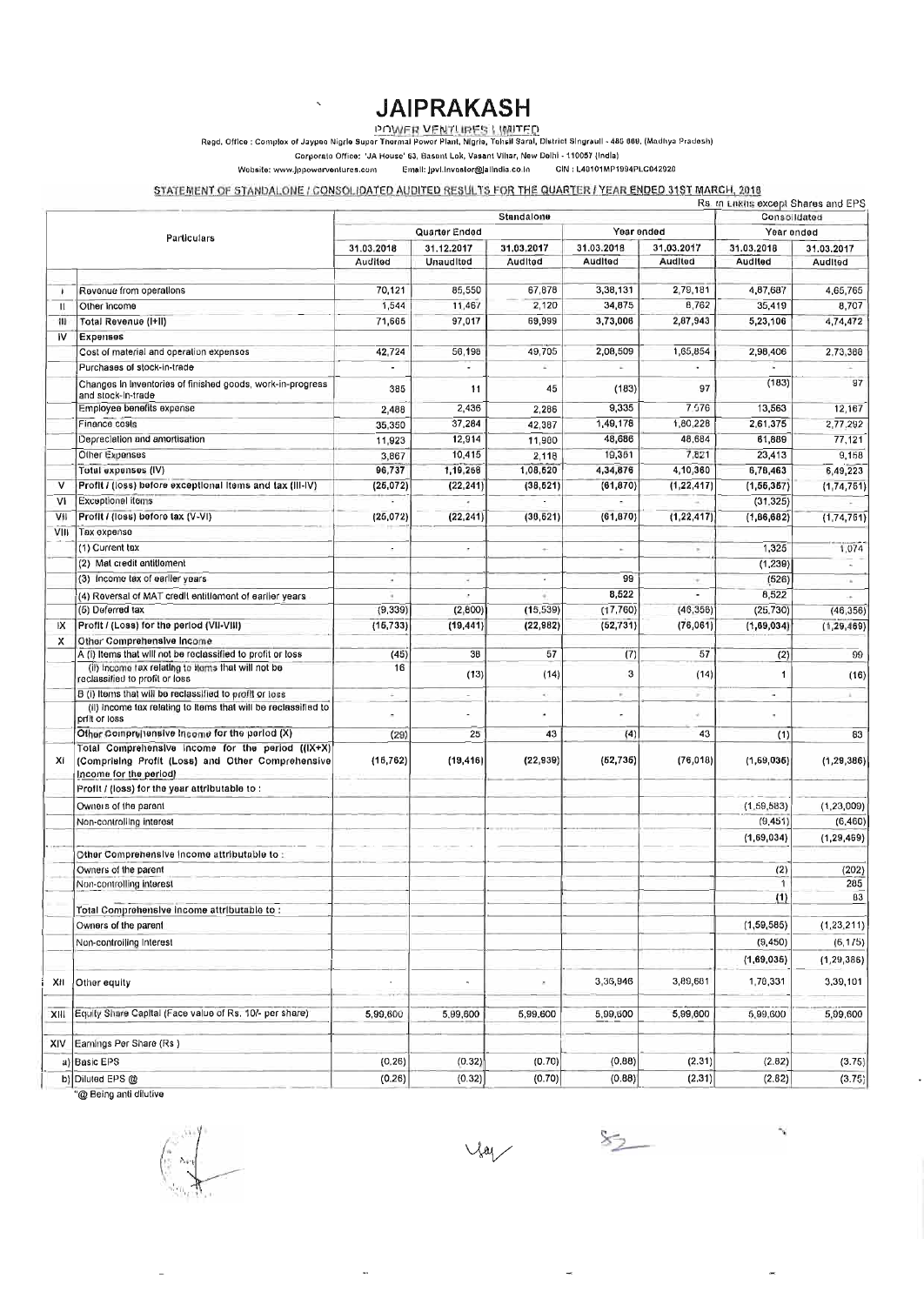#### Notes:

1 The financial results for the quarter! year ended 31st March, 2018 are in respect of 400 MW Jaypee Vishnuprayag H.E Plant, 500 MW Jaypee Bina Thermal Power Plant 1320 MW Jaypee Nigrie Super Thermal Power Plant (JNSTPP), Jaypee Nigrie Cement Grinding Unit and Amelia (North) Coal Mine.

The Company has aggregate power generation capacity of 2220 MW comprising of Hydro (400 MW) and Thermal (1820 MW)

- 2 In respect of Hydro Power Plant, the water availability in the first half of the financial year is higher as compared to the second half As such, the power generation in the first two quarters (based on past experience/ data) is about 70% of the annual power generation, while balance 30% is generated in third and fourth quarter
- 3 (a) The operations of Thermal Power Projects have been impacted on account of (i) In the revised tariff guidelines adopted by MPERC for FY 2016-17 to FY 2018-19 interalia the capping on the Annual Fixed Charges (AFC) at Normative Availability (85%) and the incentives beyond Normative Availability have been done away with, (ii) Operations at Bina TPP have been affected due to scheduling of power only for few hours in a day by SLDC requiring the Company to sell power on exchange in balance hours at market driven tariff and insufficent availability of coal,(iii) Non availability of long term PPAs and coal

(b) Company has accounted for revenue for the quarter and year ended 31st March, 2018 on the basis of Multi Year Tariff (MYT) for Bina TPP and on the basis of final tariff order for the financial year 2014-15 and 2015-16 for Nigrie Thermal Power Plant as per the orders of Madhya Pradesh Electricity Regulatory Commission (MPERC) which are subject to true uplfinal assessment.

(c) In respect of Vishnuprayag HEP Company has accounted for revenue for the quarter and year ended 31 st March, 2018 based on final tariff computed in accordance with Power Purchase Agreement (PPA) and various orders of UPERC.

4 (a) The financial performance and cash flows of the Company have been adversely impacted by the overall stress in the power sector and also due to specific challenges faced by the Company in the previous years in its Thenmal Power Plants, viz. Nigrie STPP and Bina TPP, prominent of which are de-allocation of coal mines by the Hon'ble Supreme Court of India in September 2014, delay in new PPAs in Nigrie STPP, abnormally low merchant tariffs, lower PLF in Bina TPP due to dispatch schedule of very low offtake by SLDC, which is technically not feasible to run the plant optimally and forcing Company to sell balance power at power exchanges at very uncompetitive rates etc. These factors have put significant strain on the Company's ability to service the dues of lenders.

(b) In order to overcome the financial stress, the Company! Lenders are in process of formulating a revival plan Accordingly, in the Joint Lender Forum (JLF) meeting dated 25 July 2016, the Lenders invoked SDR . Consequent to that the Company has allotted 30,580 lacs equity shares valued Rs 3,05,800 lacs on 18.02.2017 to Banks and Financial Institutions upon conversion of part of outstanding loans! interest towards implementation of SDR Scheme as per RBI guidelines, after getting requisite approval of Shareholders/ Board of Directors etc. Accordingly the equity share capital of the Company was increased to Rs.5,99,600 lacs from Rs.2,93,800 lacs and the lenders shareholding stood at 51% of paid up capital.

(c) The lenders who are holding equity share capital of the Company, have to offload the shareholding as per RBI guidelines. The lenders had invited bids for divestment of part of their equity in the Company. The bids received by Lenders were not found acceptable by the Lenders. Therefore lender(s) decided to close the process and intimate the bidders! advisors suitably. Thereafter, resolution/ revival plan is under consideration of Lender(s) as per revised RBI guidelines dated 12 02 2018 for the stressed Assets.

5 (a) The Company has made investment of Rs 2,89,038 lacs (Including Investment and loan component of compound financial instrument- Optionally Convertible Preference Shares) (26,192 lacs Equity Shares of Rs. 10/- each fully paid and 2,700 lacs Optionally Convertible Preference Shares of Rs.10/- each fully paid) in Prayagraj Power Generation Co. Ltd. (PPGCL) (erstwhile Subsidiary of Company) The entire shares were pledged with Security Trustees, SBI Cap Trusteeship Services Ltd., as collateral security for the financial assistance granted by lenders to PPGCL. Security Trustee for lender(s) of PPGCL has invoked the entire pledged shares 01 PPGCL on 18th December, 2017 held by the Company due to default in payment of interest to banks! financial institutions because of unsatisfactory operations mainly due to paucity of working capital limits etc. Consequent upon !nvocation of entire pledged shares, PPGCL ceased to be subsidiary of the Company w.e f 18th December, 2017 and profit/(loss) post this date not been recorded in consolidated financial statements. Pending disposal/ transfer of shares by the Lenders, no provision has been considered necessary in these financial statement by the management, as impact, il any is currently unascertainable. Keeping in view of the facts stated above, the entire amount of investment in PPGCL of Rs.2,89,038 lacs (Including Investment and Ioan component of compound financial instrument- Optionally Convertible Preference Shares) is shown as Current Investments and Loan in Current Financial Assets. However pending final decision, in consolidated financial statements no impact has been carried out in this regard and total assets and liabilities of RS.15,99,311 lacs & Rs. 14,39,365 lacs respectively been considered and carried over.

(b) The Company has given the corporate guarantees for loans granted by the lenders to Jaiprakash Associates Limited (JAL) (the party to whom the company is associate) and to PPGCL (erstwhile subsidiary of Company) of amounting to Rs. 84557.33 lacs and Rs. 110000 lacs respectively for which fair valuation has is associate) and to PPGCL (erstwhile subsidiary of Company) of amounting to Rs. 84557,33 lacs and Rs. 110000 lacs respectively for which fair valuation has<br>not been done as per the applicable IND-AS as of 31 March 2018.

~~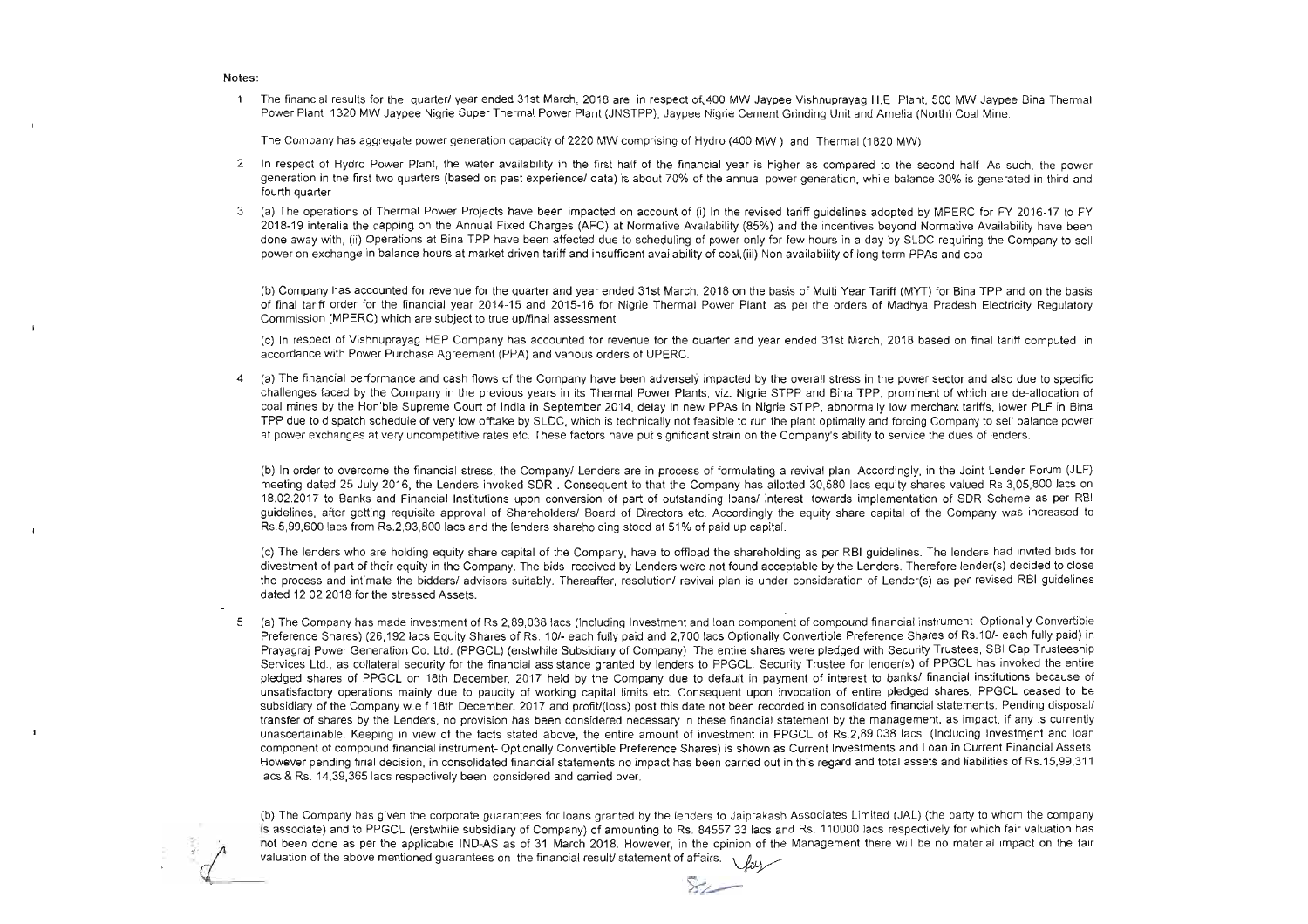- 6 No provision for diminution in value against certain long term investments of amountir,g to Rs 277 486 lacs (Book Value in subsidiaries arid other) ("Including investment in trust which in turn holding investment in the Company of Rs 1,98.594 Lacs") has been made by the management as in the opinion of the management such diminution is temporary in nature considering the intrinsic value of the assets future prospects and claims and has concluded that no provision against diminution is necessary at this stage.
- 7 Company has not provided Interest on outstanding Foreign Currency Convertible Bonds (FCCBs) amounting to Rs. 4618 lacs as the Company is in the process to negotiate with the Bond Holders for settlement / conversion of the outstanding FCCBs in equity and waiver of interest and in addition to that penal interest of Rs 3040.94 lacs has not been provided on certain loans in these financial statement as majority of the lenders / banks did not confirm balances / charge penal interest in view of the facility granted to the Company by them has been classified as NPA.
- 8 Expenditure incurred during the construction and incidental to setting up of the project, capital advances and other financial assets by Sangam Power Generation Company Limited (SPGCL), a subsidiary of the Company for development of 1320 MW Power Project at Tahsil Karchana, Distt, Allahabad, Uttar Pradesh, have been carried forward as 'Capital Work in progress' and the Net Worth has been eroded significantly as on 31<sup>st</sup> March 2018 In view of abnormal delay in handling over the possession of land. the company (SPCGL) has requested Uttar Pradesh Power Corporation Limited (UPPCL) to take over the project and refund of investment made by it Uttar Pradesh Corporation limited has in principle agreed to take over the project Hence the management does not expect any material adjustment in the carrying value of assets including capital work in progress

(The above notes 5 to 8 have been qualified by auditors in their report and above notes are self explanatory)

- 9 In consolidated results, exceptional items represent amount provided against settlement claims signed with the L&T on 14.12.2017 for Karchana Thermal Power Project against the advance paid by one of the subsidiary, viz. Sangam Power Generation Company Limited, which could not be taken up due to disputes / claims I handing over of the land.
- 10 Other income of Rs,1 544 lacs for the quarter ended 31st March, 2018 and Rs 34,875 lacs for year ended 31st March, 2018 includes RS.880 lacs and Rs.22,848 lacs respectively (previous period/ quarter Rs. Nil) being amount received/ realised from the JSW Energy Ltd. as deferred consideration against sale of Securities of the Company's erstwhile subsidiary Himachal Baspa Power Company limited (HBPCL) in the financial year 2015-16, in terms of the agreement
- 11 During the quarter ended 30th September, 2017, ICICI Bank Ltd.(ICICI) had converted its entire outstanding ECB facilities extended to the company into rupee term loan and subsequently hedging contracts have been unwound. Bank has charged unwinding cost of RsA,300 lacs. 1!3rd of unwinding cost amounting to Rs. 1,433 lacs has been charged to expense during each quarter ended 30.09 2017, 31.12.2017 and 3103,2018
- 12 Salesllncome from operations for the current period is not comparable with previous periods since the same is net of goods and services Tax (GST) whereas excise duty formed part of expenses in previous periods,
- 13 The above financial results have been prepared in accordance with Indian Accounting Standards (Ind AS) notified under Section 133 of the Companies Act. 2013, read with the Companies (Indian Accounting Standards) Rules, 2015, as amended from time to time.
- 14 Diluted Earnings per Share as on 31st March, 2018 has been calculated on the basis of 605,05,34,743 Equity Shares (including 5,45,31,659 Equity Shares which could be allotted to the Foreign Currency Convertible Bondholders in the event of exercising the conversion option of Bonds into Equity Shares).
- 15 Previous quarter/ year figures have been regrouped / reclassified wherever necessary.
- 16 The above audited financial results for the quarter! year ended 31st March, 2018 have been reviewed by Audit Committee and then approved by the Board of Directors at their respective meetings held on the 5th May, 2018.

PLACE New Delhi **DATE** 5th May, 2018

For and on behalf of the Board

 $2 - 10$  .  $72$ SUNIL KUMAR SHARMA

VICE CHAIRMAN & CEO DIN 00008125 Year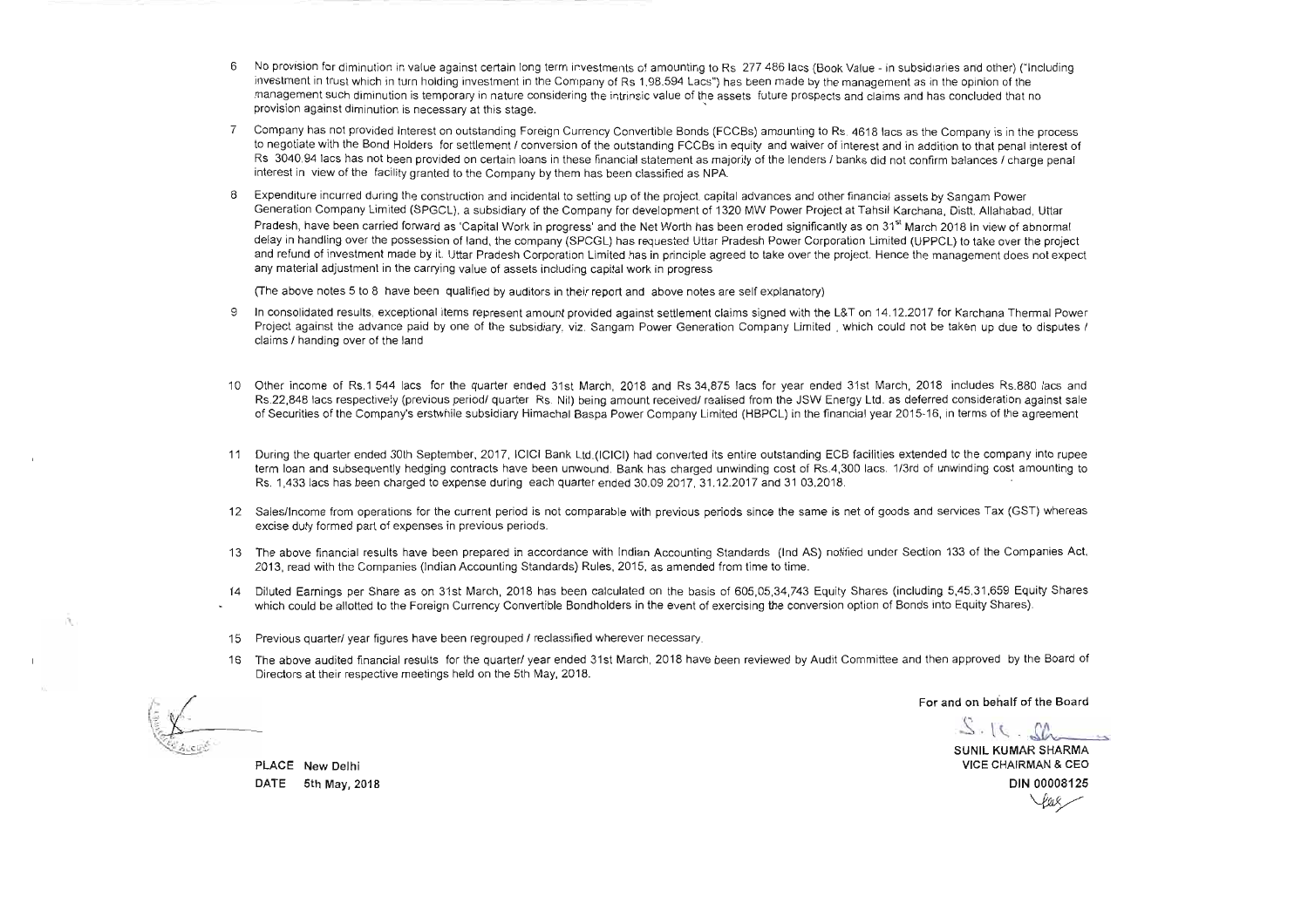#### STANDALONE / CONSOLIDATED AUDITED SEGMENT-WISE REVENUE. RESULTS AND CAPITAL EMPLOYED FOR THE QUARTER I YEAR ENDED 315T MARCH. 2018

|              |                                                                                                                              |                          |                          |                 |                       |                          | (Rs. in Lakhs) |              |
|--------------|------------------------------------------------------------------------------------------------------------------------------|--------------------------|--------------------------|-----------------|-----------------------|--------------------------|----------------|--------------|
|              |                                                                                                                              | Standalone               |                          |                 |                       | Consolidated             |                |              |
|              | Particulars                                                                                                                  | Quarter Ended            |                          |                 |                       | Year Ended               |                | Year Ended   |
|              |                                                                                                                              | 31.12.2017<br>31,03,2018 |                          | 31.03.2017      | 31.03.2018 31.03.2017 |                          | 31.03.2018     | 31.03.2017   |
|              |                                                                                                                              | Audited                  | Unaudited                | Audited         | Audited               | Audited                  | Audited        | $\pmb{\#}$   |
|              | <b>Segment Revenue</b>                                                                                                       |                          |                          |                 |                       |                          |                |              |
|              | i) Power & Transmission                                                                                                      | 69.754                   | 84,128                   | 67,647          | 3,35,446              | 2,77,933                 | 4,53,631       | 4,57,182     |
|              | il) Coal                                                                                                                     | 2,928                    | 7,454                    | 577             | 30,474                | 31.136                   | 30,474         | 31,136       |
|              | iii) Other                                                                                                                   | 1,575                    | 1,490                    | 284             | 4,048                 | 1,372                    | 35,419         | 8,707        |
|              | Total                                                                                                                        | 74,257                   | 93,072                   | 68,507          | 3,69,968              | 3,10,441                 | 5,19,524       | 4,97,025     |
|              | Less : Inter Segment Eliminations                                                                                            | 4.136                    | 7,522                    | 629             | 31,837                | 31,260                   | 31,837         | 31,260       |
|              | Add: Other Income                                                                                                            | 1.544                    | 11,467                   | 2,120           | 34,875                | 8,762                    | 35,419         | 8,707        |
|              | <b>Total Sales / Income from Operations</b>                                                                                  | 71.665                   | 97,017                   | 69,999          | 3,73,006              | 2,87,943                 | 5,23,106       | 4,74,472     |
| $\mathbf{2}$ | <b>Segment Results</b>                                                                                                       |                          |                          |                 |                       |                          |                |              |
|              | Profit / (loss) from Operations before<br>finance charges,<br>depreciation<br>and<br>amortisation, exceptional items and tax |                          |                          |                 |                       |                          |                |              |
|              | i) Power & Transmission                                                                                                      | 20,728                   | 24,350                   | 17,883          | 1,08,003              | 94,583                   |                |              |
|              | ii) Coal                                                                                                                     |                          |                          |                 |                       |                          | 1,59,916       | 1,67,750     |
|              |                                                                                                                              | 1,198                    | 1,232                    | (3,623)         | 4,911                 | 5,021                    | 4,911          | 5,021        |
|              | iii) Other                                                                                                                   | 275                      | 2,375                    | 1,586           | 23,080                | 6,891                    | 23,080         | 6,891        |
|              | Total                                                                                                                        | 22,201                   | 27,957                   | 15,846          | 1,35,994              | 1,06,495                 | 1,87,907       | 1,79,662     |
|              | $-$ ess $\therefore$                                                                                                         |                          |                          |                 |                       |                          |                |              |
|              | [a] Interest Expenses                                                                                                        | 35,350                   | 37,284                   | 42,387          | 1,49,178              | 1,80,228                 | 2,61,375       | 2,77,292     |
|              | [b] Depreciation and Amortisation                                                                                            | 11.923                   | 12,914                   | 11,981          | 48.686                | 48,684                   | 81,889         | 77,121       |
|              | Total                                                                                                                        | 47,273                   | 50,198                   | 54,368          | 1,97,864              | 2,28,912                 | 3,43,264       | 3,54,413     |
|              | Profit / (loss) from Operations before<br>exceptional Items and tax                                                          | (25,072)                 | (22, 241)                | (38, 521)       | (61, 870)             | (1, 22, 417)             | (1, 55, 357)   | (1,74,751)   |
|              | Exceptional items                                                                                                            | $\sim$                   |                          | $\sim$          | ÷.                    | i.                       | (31, 325)      |              |
|              |                                                                                                                              |                          | $\overline{\phantom{a}}$ |                 |                       |                          |                | $\sim$       |
|              | Profit / (loss) from Operations before tax                                                                                   | (25,072)                 | (22, 241)                | (38, 521)       | (61, 870)             | (1, 22, 417)             | (1,86,682)     | (1,74,751)   |
|              | Income tax (net)<br>Other Comprehensive Income                                                                               | (9, 339)<br>(29)         | (2,800)<br>25            | (15, 539)<br>43 | (9, 139)              | (46, 356)                | (17.648)       | (45, 282)    |
|              |                                                                                                                              |                          |                          |                 | (4)                   | 43                       | (1)            | 83           |
|              | Profit / (loss) from Operations after tax                                                                                    | (15, 762)                | (19, 416)                | (22, 939)       | (62, 735)             | (76,018)                 | (1,69,035)     | (1, 29, 386) |
|              | Minority interest                                                                                                            |                          | G.                       | $\equiv$        |                       | $\overline{\phantom{a}}$ | (9, 450)       | (6, 175)     |
|              | Profit / (loss) from Operations after tax                                                                                    | (15, 762)                | (19, 416)                | (22, 939)       | (52, 735)             | (76, 018)                | (1, 59, 585)   | (1, 23, 211) |
|              | and Minority Interest                                                                                                        |                          |                          |                 |                       |                          |                |              |
| 3            | Capital Employed                                                                                                             |                          |                          |                 |                       |                          |                |              |
| $\mathbf{a}$ | <b>Segment Assets</b>                                                                                                        |                          |                          |                 |                       |                          |                |              |
|              | I) Power & Transmission                                                                                                      | 15,75,812                | 15,97,450                | 16,10,525       | 15,75,812             | 16,10,525                | 29,08,544      | 29,72,605    |
|              | ii) Coal                                                                                                                     | 46,795                   | 50,120                   | 52,415          | 46,795                | 52,415                   | 46,795         | 52,415       |
|              | iii) Other                                                                                                                   | 7,54,893                 | 7,47,370                 | 7,58,560        | 7,54,893              | 7,58,560                 | 7,54,893       | 7,58,560     |
|              | Total                                                                                                                        | 23,77,500                | 23,94,940                | 24,21,500       | 23,77,500             | 24,21,500                | 37,10,232      | 37,83,580    |
|              |                                                                                                                              |                          |                          |                 |                       |                          |                |              |
| Þ            | <b>Segment Liabilities</b>                                                                                                   |                          |                          |                 |                       |                          |                |              |
|              | i) Power                                                                                                                     | 3,29,199                 | 3.16,220                 | 2.80.368        | 3,29,199              | 2,80,368                 | 6,46,722       | 5,13,020     |
|              | ii) Coal                                                                                                                     | 7,661                    | 15,374                   | 7,330           | 7,661                 | 7,330                    | 7,661          | 7.330        |
|              | iii) Other                                                                                                                   | 1,06,736                 | 36.225                   | 24,591          | 1,06.736              | 24,591                   | 1,06,736       | 24,591       |
|              | <b>Total Liabilities</b>                                                                                                     | 4,43,596                 | 3,67,819                 | 3,12,289        | 4,43,596              | 3,12,289                 | 7,61,119       | 5,44,941     |
| C            | Capital Employed                                                                                                             | 19,33,904                | 20,27,121                | 21,09,211       | 19,33,904             | 21,09,211                | 29,49,113      | 32,38,639    |

# As certified by the management

 $\bar{a}$ 

 $\overline{2}$ **CON ACTIVAL** 

 $\mathscr{L}$  $V_{\text{ref}}$ 

 $\hat{\mathcal{A}}$ 

 $\bar{\phantom{a}}$ 

 $\bar{\mathbf{v}}$ 

 $\overline{a}$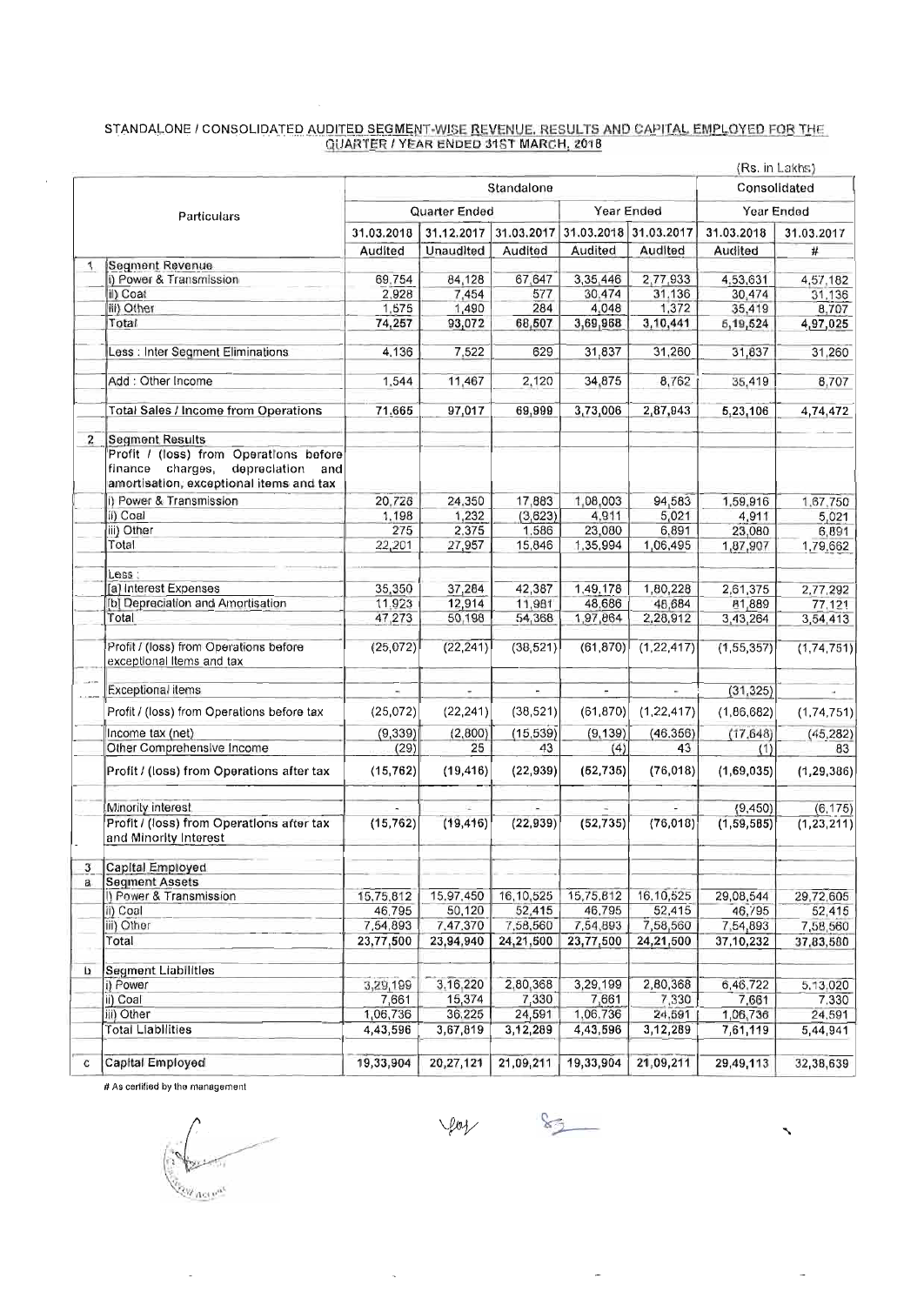|                |                                             |            |            | (Rupees in Lakhs)   |             |
|----------------|---------------------------------------------|------------|------------|---------------------|-------------|
|                |                                             | Standalone |            | Consolidated        |             |
|                | Particulars                                 | 31.03.2018 | 31.03.2017 | 31.03.2018          | 31.03.2017  |
|                |                                             | Audited    | Audited    | Audited             | Audited     |
| A              | <b>ASSETS</b>                               |            |            |                     |             |
| 1              | Non-current Assets                          |            |            |                     |             |
|                | (a) Property, plant and equipment           | 15,18,244  | 15,60,736  | 30,86,367           | 27, 19, 117 |
|                | (b) Capital Work-in-Progress                | 15,877     | 15,763     | 56,149              | 4,84,805    |
|                | (c) Goodwill                                | 14         | 14         | 18                  | 18          |
|                | (d) Other Intangible Assets                 | 22,961     | 24,530     | 22,961              | 24,530      |
|                | (e) Investment in subsidiaries              | 1,01,092   | 3,53,093   |                     |             |
|                | (f) Financial Assets                        |            |            |                     |             |
|                | Investments<br>(i)                          | 1,98,594   | 1,98,594   | 1,98,594            | 1,98,594    |
|                | Loans<br>(ii)                               | 316        | 33,060     | 3,335               | 3,276       |
|                | (iii) Other Financial Assets                | 371        | 140        | 1,217               | 1,015       |
|                |                                             |            |            |                     |             |
|                | (9) Deferred Tax Assets (Net)               | 90,544     | 72,781     | 83,381              | 54,265      |
|                | (i) Other Non-current Assets                | 42,247     | 57,250     | 55,302              | 97,439      |
| 2              | Total - Non-Current Assets                  | 19,90,260  | 23.15,961  | 35,07,324           | 35,83,059   |
|                | <b>Current Assets</b>                       |            |            |                     |             |
|                | (a) Inventories                             | 16,852     | 23,455     | 22,836              | 31,461      |
|                | (b) Financial Assets                        |            |            |                     |             |
|                | Other Investments<br>(i)                    | 2,73,877   |            |                     |             |
|                | Trade receivables<br>(ii)                   | 29,639     | 45,414     | 98,021              | 1,02,657    |
|                | (iii) Cash and bank balances                | 4,508      | 4,299      | 9,313               | 7,138       |
|                | Bank balances other than (iv) above<br>(iv) | 480        | 340        | 2,841               | 1,161       |
|                | Loans<br>(v)                                | 15,713     |            | 11                  | 68          |
|                | (vi) Other Financial Assets                 | 44         | 36         | 6,023               | 1,585       |
|                | (c) Current Tax Assets (Net)                | 183        | 44         | 2,398               | 784         |
|                | (d) Other Current Assets                    | 45,944     | 31,951     | 61,465              | 55,667      |
|                | <b>Total - Current Assets</b>               | 3,87,240   | 1,05,539   | 2,02,908            | 2,00,521    |
|                | Total - Assets                              | 23,77,500  | 24.21.500  | 37, 10, 232         | 37,83,580   |
| в              | <b>EQUITY AND LIABILITIES</b>               |            |            |                     |             |
|                | Equity $\bullet$                            |            |            |                     |             |
|                | (a) Equity Share Capital                    | 5,99,600   | 5,99,600   | 5,99,600            | 5,99,600    |
|                | (b) Other Equity                            | 3,36,946   | 3,89,681   | 1.78,331            | 3,39,101    |
|                | (c) Non controlling interest                |            |            | 27,332              | 36,782      |
|                | Total - Equity                              | 9,36,546   | 9,89,281   | 8,05,263            | 9,75,483    |
|                |                                             |            |            |                     |             |
| 1              | Non-current Liabilities                     |            |            |                     |             |
|                | (a) Financial Liabilities                   |            |            |                     |             |
|                | Borrowings<br>(i)                           | 7,93,149   | 8,98,138   | 18,43,863           | 20,10,307   |
|                | Other Financial Liabilities<br>(i)          | 499        | 1,055      | 59,551              | 53,182      |
|                | (b) Provisions                              | 5.047      | 5,304      | 5,087               | 5,345       |
|                | (c) Other Non-current Liabilities           |            | 53,722     |                     |             |
|                | Total - Non-Current Liabilities             | 46,621     |            | 60,145<br>19,68,646 | 71,316      |
| $\overline{c}$ | <b>Current Liabilities</b>                  | 8,45,316   | 9,58,219   |                     | 21,40,150   |
|                |                                             |            |            |                     |             |
|                | (a) Financial Liabilities                   |            |            |                     |             |
|                | Borrowings<br>(i)                           | 1,33,672   | 62,732     | 1,70,439            | 99,495      |
|                | Trade Payables<br>(ii)                      | 31,516     | 26,875     | 31,873              | 30,240      |
|                | Other Financial Liabilities<br>(iii)        | 4,20,017   | 3,67,151   | 7,23,373            | 5,19,996    |
|                | (b) Other Non-current Liabilities           | 10,182     | 16,914     | 10,307              | 17,759      |
|                | (c) Short term Provisions                   | 251        | 328        | 300                 | 378         |
|                | (d) Current Tax Liabilities (Net)           |            |            | 31                  | 79          |
|                | Total - Current Liabilities                 | 5,95,638   | 4,74,000   | 9,36,323            | 6,67,947    |
|                | Total - EQUITY AND LIABILITIES              | 23,77,500  | 24,21,500  | 37, 10, 232         | 37,83,580   |

#### STANDALONE STATEMENT OF ASSETS AND LIABILITIES

 $\mathcal{P}^{\text{reg}}_{\text{G}}$  ,  $\mathcal{P}^{\text{reg}}$ 

 $82 \mathcal{V}$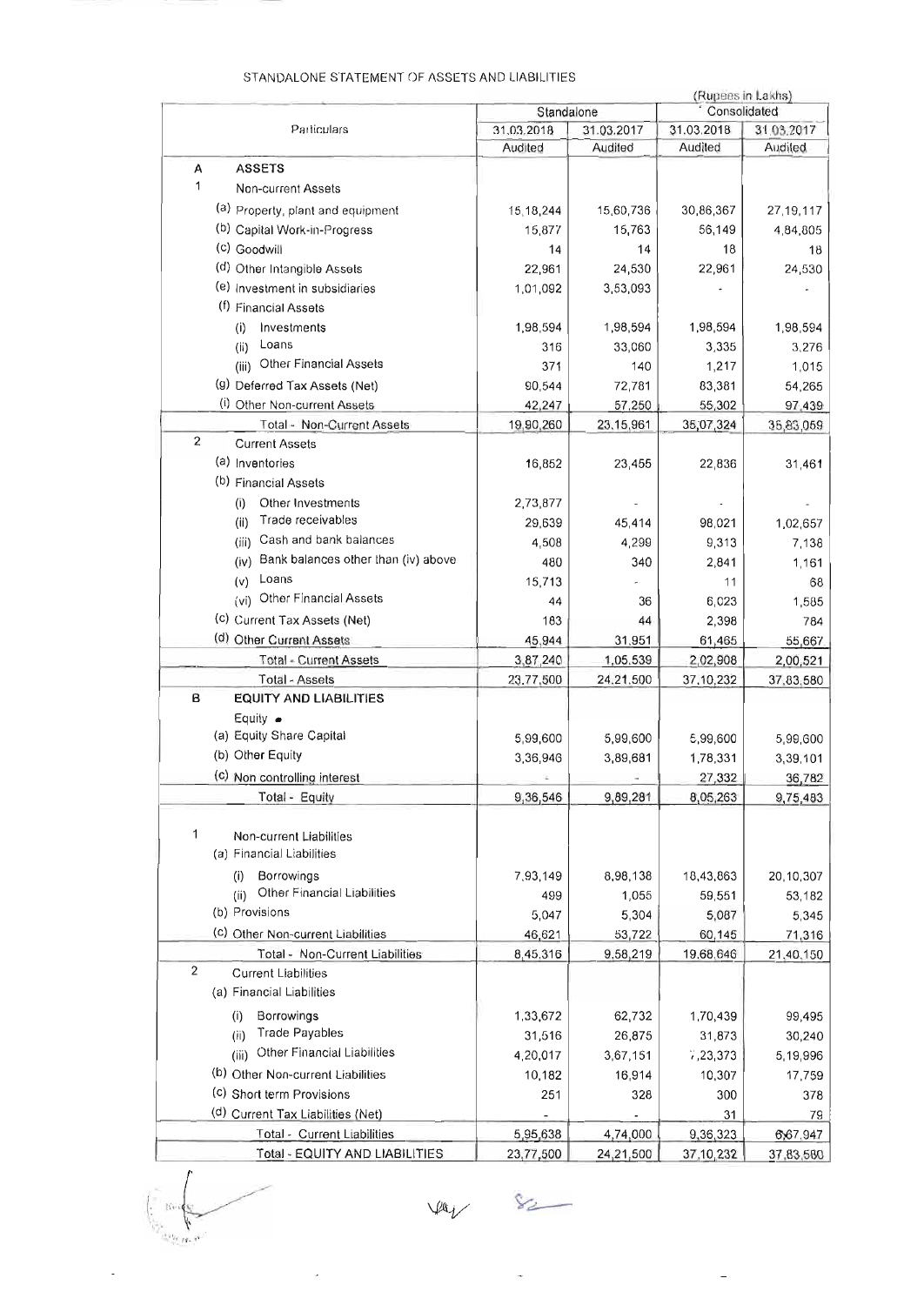

,

### Auditor's Report on Quarterly Standalone Financial Results and Year to Date Standalone Financial Results of Jaiprakash Power Ventures limited pursuant to the Regulation 33 of the SEBI (listing Obligations and Disclosure Requirements) Regulations, 2015

To The Board of Directors of Jaiprakash Power Ventures limited

1. We have audited the accompanying standalone financial results of JAIPRAKASH POWER VENTURES LIMITED ('the Company') for the quarter ended 31 March 2018 and the year to date results for the period from 1 April 2017 to 31 March 2018 ('the Statement'), attached herewith, being submitted by the Company pursuant to the requirements of Regulation33 of the SEBI (listing Obligations and Disclosure Requirements), 2015.The quarterly standalone financial results are the derived figures between the audited figures in respect of the year ended 31 March 2018 and the published year-to-date figures up to December 31, 2017, being the date of the end of the third quarter of the current financial year. Also, the figures up to the end of the third quarter had only been reviewed and not subjected to audit.

These quarterly Standalone financial results as well as the year to date Standalone financial results have been prepared on the basis of the reviewed Standalone financial results up to the end of the third quarter and audited annual Standalone financial statements, which are the responsibility of the Company's Management. Our responsibility is to express an opinion on these financial results based on our audit of such Standalone financial statements, which have been prepared in accordance with the recognition and measurement principles laid down in Indian Accounting Standards (Ind AS), prescribed under Section 133 of the Companies Act 2013 read with relevant rules issued there under and other accounting principles generally accepted in India.

2. We conducted our audit in accordance with the auditing standards generally accepted in India. Those standards require that we plan and perform the audit to obtain reasonable assurance about whether the financial results are free of material misstatements. An audit includes examining, on a test basis, evidence supporting the amounts disclosed as financial results. An audit also includes assessing the accounting principles used and significant estimates made by the management. We believe that our audit provides a reasonable basis for our opinion.

### 3, Basis of Qualified opinion

### Attention is drawn to:

(a) Note no 55 (b) of standalone financial statements regarding invocation of the pledged shares of Prayagraj Power Generation Company limited (PPGCL), a subsidiary of the Company, pledged by the Company in favour of the lenders of PPGCL, amounting to Rs. 289,038 lacs (Including Investment and loan components of compound financial instrument- Optionally Convertible Preference Shares).Consequent upon invocation of entire pledged shares, PPGCL ceased to be subsidiary of the Company w,e.f 18th December, 2017. Pending disposal/ transfer of shares by the Lenders, no provision has been considered necessary in these financial statements by the management, as impact, if any is currently unascertainable. (Footnote no. 5 (a) of financial results)

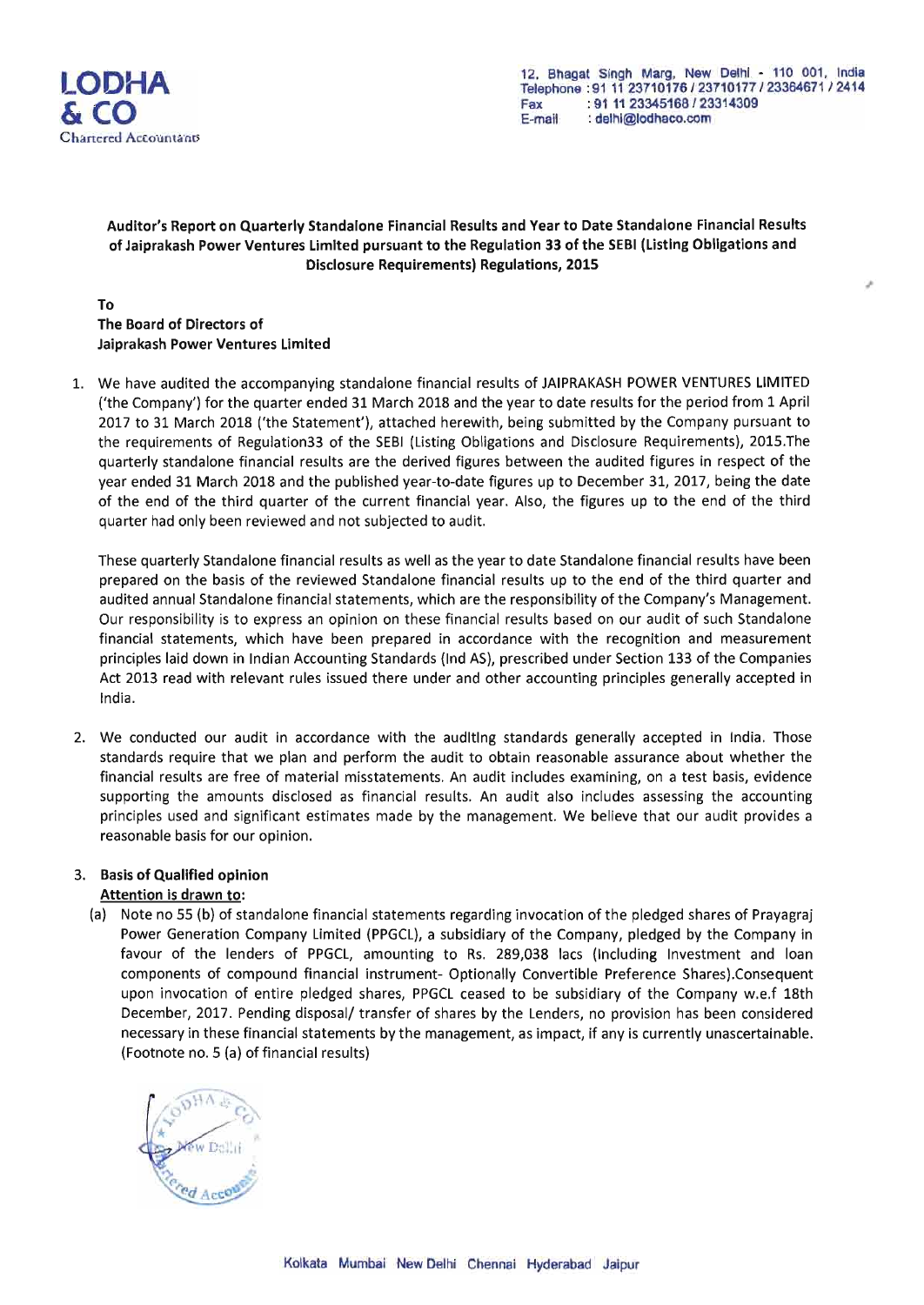- (b) As stated in note no. 45 (e) of the standalone financial statements, The Company has given the corporate guarantees for loans granted by the lenders to Jaiprakash Associates Limited (JAL) (the party to whom the company is associate) and to PPGCL (erstwhile subsidiary of Company) of amounting to Rs. 84,557.33 lacs and Rs. 110,000 lacs respectively for which fair valuation has not been done as per the applicable IND-AS as of 31 March 2018. In the absence of fair valuation of the said corporate guarantees, we are not able to ascertain the impact of the same on the financials results/ statement of affairs. (Footnote no 5 (b) of the financial results)
- (c) As stated in note no. 55 (a) and 47 of the standalone financial statements, No provision for diminution in value against certain long term investments of amounting to Rs.277,486 lacs (Book Value) ("Including investment in trust which in turn holding investment in the Company") has been made by the management as in the opinion of the management such diminution is temporary in nature considering the intrinsic value of the assets, future prospects and claims.

Having regard to the above, management of the Company has concluded that no provision against diminution is necessary at this stage as stated in footnote no 6 of the financial results.

(d) Company has not provided Interest on outstanding Foreign Currency Convertible Bonds (FCCBs) and penal interest on certain loans of amounting to Rs. 4,618 lacs and Rs. 3,040.94 lacs respectively as stated in Note no. 59 (a) and no. 59 (b) of the standalone financial statements. Had the interest provision been made the loss for the year of the Company would have increased by the said amount. (Footnote no 7 of the financial results)

Our report also qualified in previous quarter ended 31 December 2017 on issue stated in para 3 (a).

### 4. Qualified opinion:

Based on our audit conducted as above, in our opinion and to the best of our information and according to the explanation given to us, except for the effects/possible effects of our observations in para 3 above, these quarterly as well as the year to date results:

- (a) are prepared standalone results in accordance with the requirements of Regulation 33 of the SEBI (Listing Obligations and Disclosure Requirements) Regulations, 2015 and SEBI circular dated 5 July 2016 in this regard; and
- (b) give a true and fair view of the financial performance including other comprehensive income and other financial information for the quarter ended 31 March 2018 as well as the year to date results for the period from 1 April 2017 to 31 March 2018.

### 5. Emphasis of matter:

We draw attention to the following matters:

(a) As Stated in Note no. 49 of the standalone financial statements, no provision against Entry Tax in respect of Bina unit & Nigrie Power and Cement unit amounting to Rs.11,533 lacs & Rs. 9,074 lacs respectively and interest thereon (impact unascertainable)as stated in said note has been made by the company. The concerned authority once issued the exemption certificate in respect of Bina unit for exemption of entry tax later on cancelled& in respect of Nigrie Power and Cement unit receipts of approval for extension of the time for eligibility of exemption from payment of Entry tax is pending, as stated in the said notes for which the company has made representations before the concerned authority and management is confident for favourable outcome. Against the entry tax demand till date Rs.1,946 lacs and Rs.2,580 lacs has been deposited (and shown as part of other non-current assets) in respect of Bina unit & Nigrie Power and Cement unit respectively which is in the opinion of the management good and recoverable.

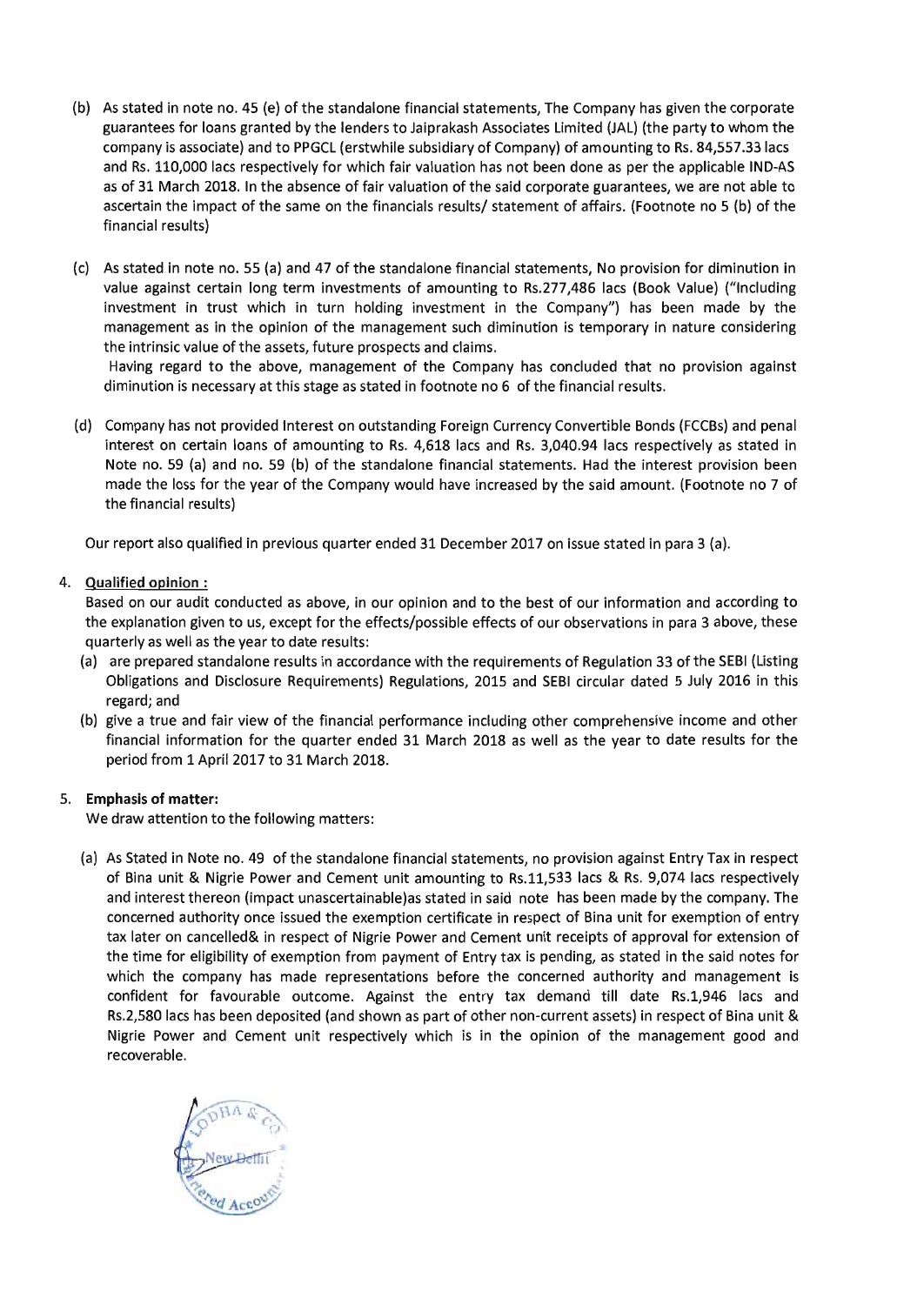- (b) Pending confirmations/reconciliation of balances of certain secured and unsecured loans, balances with banks, trade receivables, trade and other payables (including capital creditors)(lnciuding receivables/payables from/to related parties) and loans & advances. The management is confident that on confirmation/reconciliation there will not be any material impact on the state of affairs as stated in Note no. 61 of the standalone financial statements.
- (c) For deferred tax assets on unabsorbed depreciation and business losses recognised and MAT credit entitlement of amounting to Rs. 90,544 lacs and Rs. 31,631 lacs respectively, the Management is confident about realisability. Accordingly, these have been considered good and no provision there against at this stage is considered necessary by the management as stated in Note no. 68 (c) of the standalone financial statements.
- (d) As stated in Note no. 64 of the standalone financial statements, the Company is in the process of making application to the Central Government/seeking approval of the Central Government for payment of remuneration/excess payment of remuneration amounting to Rs. 1067.33 lacs to the directors in the financial years 2013-14 and 2015-16 onwards (including for as stated in said note against rejection of the Company's application).
- *(e)* 
	- i. As stated in the Note no. 58 of the standalone financial statements, the Company has signed an agreement for sale of its Jaypee Nigrie Cement grinding unit (JNCGU) (2 million MT capacity) and as stated in the said note, the Company is currently in process of compliance of certain terms and conditions of agreement dated  $31<sup>st</sup>$  May 2017. As assessed by an expert and by the management carrying value is lower than the fair value of Cement unit hence no provision for impairment at this stage is considered necessary.
	- ii. As stated in the Note no. 57 of the standalone financial statements, fair value of fixed assets of power plants (JNSTPP and JBTPP) (including land, Building, Plant & Machinery capitalized or under CWIP) being in excess as compared to the carrying value, as estimated by a technical valuer and for the reasons explained in the said note, management is of the view that no impairment provision in the carrying amount of fixed assets (including capital work-in-progress) is necessary at this stage.
- (f) During the financial year ended 31March, 2018, the Company has incurred cash loss, and its current liabilities exceed its current assets as at 31st March, 2018. However, for the reasons stated in the Note no.60 of the standalone financial statements, these standalone financial statements are prepared on going concern basis.

Our opinion is not modified in respect of above stated matters.

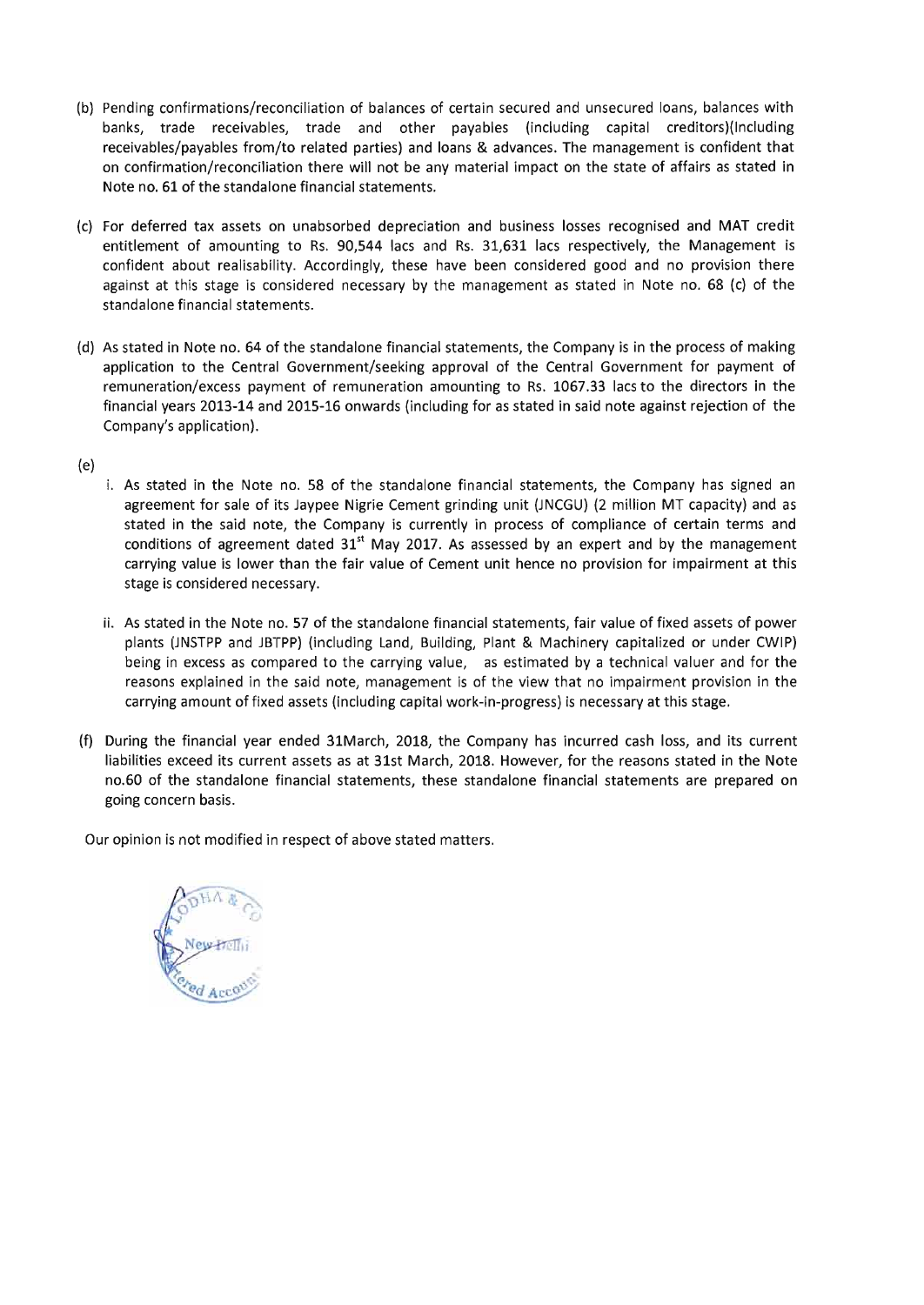6. The comparative financial information for year ended 31 March 2017 prepared in accordance with Ind AS included in these standalone financial results have been audited by the predecessor auditor. The report of the predecessor auditor dated 29 May 2017 on the comparative financial information expressed an unmodified opinion. The comparative quarterly standalone financial results are the derived figures between the audited figures in respect of the year ended 31 March 2017 and the published year-to-date figures up to 31 December 2016, being the date of the end of the third quarter of the previous financial year.

For **LODHA & CO.**  Chartered Accountants Firm's Registration No. 301051E

N.K. Lodna Partner Membership No. 085155 Place: New Delhi Dated: 05-05-2018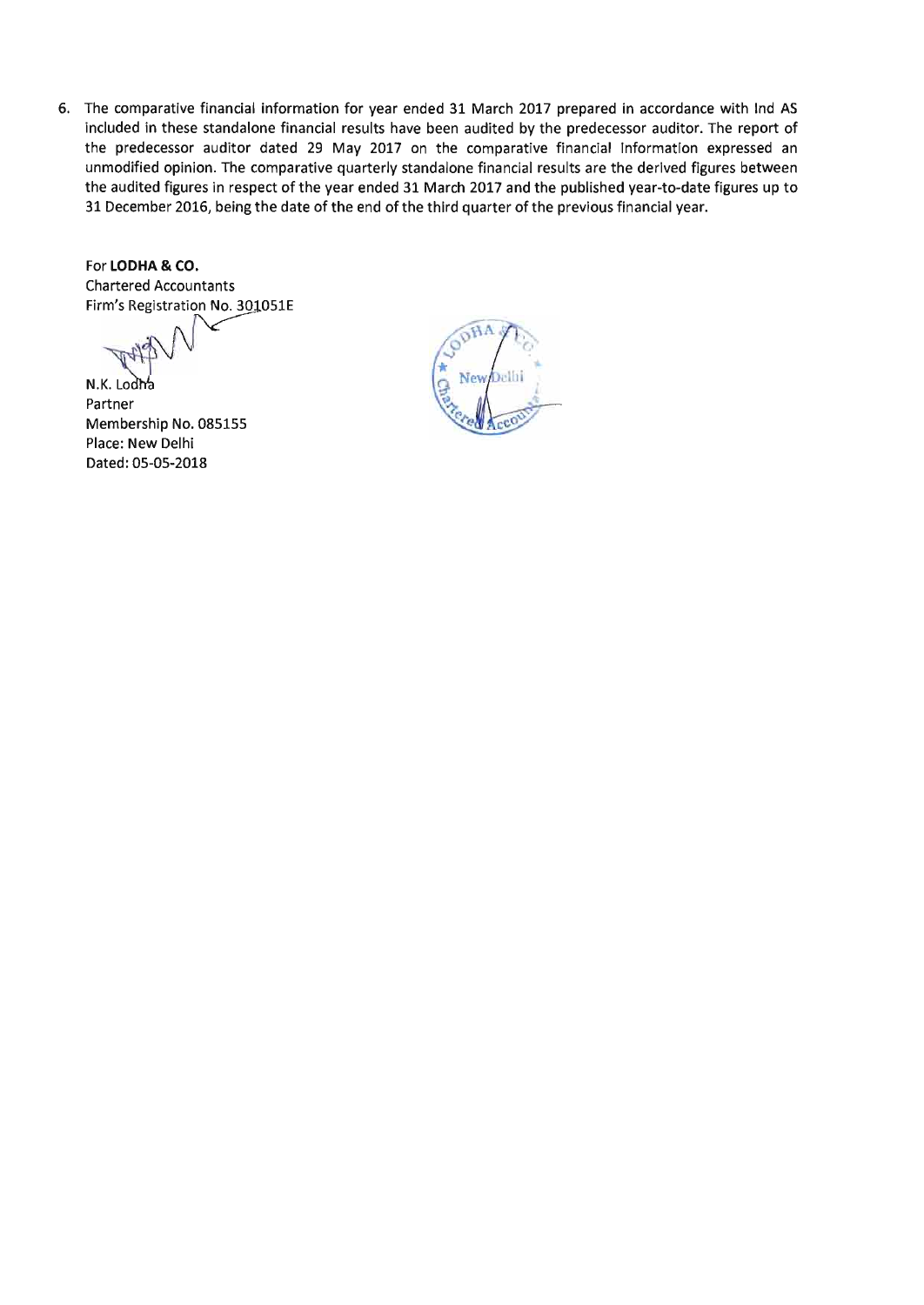

### Independent Auditor's Report on Consolidated Financial Results of Jaiprakash Power Ventures Limited pursuant to the Regulation 33 of the SEBI (Listing Obligations and Disclosure Requirements) Regulations, 2015

#### To The Board of Directors of Jaiprakash Power Ventures Limited

- 1. We have audited the consolidated financial results of Jaiprakash Power Ventures Limited ('the Holding Company') and its subsidiaries (the Holding Company and its subsidiaries together referred to as 'the Group') the year ended 31 March, 2018, being submitted by the Holding Company pursuant to the requirement of Regulation 33 of the SEBI (Listing Obligations and Disclosure Requirements) Regulation, 2015. These consolidated financial results are based on the consolidated financial statements for the year ended 31 March, 2018 prepared in accordance with the accounting principles generally accepted in India, including Indian Accounting standards ('Ind AS') specified under Section 133 of the Companies Act, 2013 ('the Act'), and SEBI Circulars CIR/CFD/CMD/15/2015 dated 30 November, 2015 and CIR/CFD/CMD/15/2015 dated 5 July, 2016, which are the responsibility of the Holding Company's management and have been approved by the Board of Directors of the Holding Company. Our responsibility is to express an opinion on these consolidated financial results based on our audit of the consolidated financial statements for the year ended 31 March, 2018.
- 2. We conducted our audit in accordance with the auditing standards generally accepted in India. Those standards require that we plan and perform the audit to obtain reasonable assurance about whether the financial results are free of material misstatement(s). An audit includes examining, on the test basis, evidence supporting the amounts disclosed as financial results. An audit also includes assessing the accounting principles used and significant estimates made by management. We believe that our audit provide a reasonable basis for our opinion.

### 3. Basis of Qualified Opinion: Attention is drawn to:

- (a) Note no 52 (b) of the consolidated financial statements, regarding invocation of the pledged shares of Prayagraj Power Generation Company Limited (PPGCL), a subsidiary of the Company, pledged by the Company in favour of the lenders of PPGCL, amounting to Rs. 289,038 lacs (Including Investment and loan components of compound financial instrument- Optionally Convertible Preference Shares). Consequent upon invocation of entire pledged shares, PPGCL ceased to be subsidiary of the Company w.e.f 18th December, 2017 and profit/(loss) post this date not been recorded in consolidated financial statements. Pending disposal/ transfer of shares by the Lenders, no provision has been considered necessary in these financial statements by the management, as impact, if any is currently unascertainable. However pending final decision, in consolidated financial statements no impact has been carried out in this regard and total assets and liabilities of Rs.15,99,311 lacs & Rs. 14,39,365 lacs respectively been considered and carried over. (Footnote no. 5 (a) of financial results)
- (b) As stated in note no. 43 (h) of the consolidated financial statements, The Company has given the corporate guarantees for loans granted by the lenders to Jaiprakash Associates Limited (JAL) (the party to whom the company is associate) and to PPGCL (erstwhile subsidiary of Company) of amounting to Rs. 84,557.33 lacs

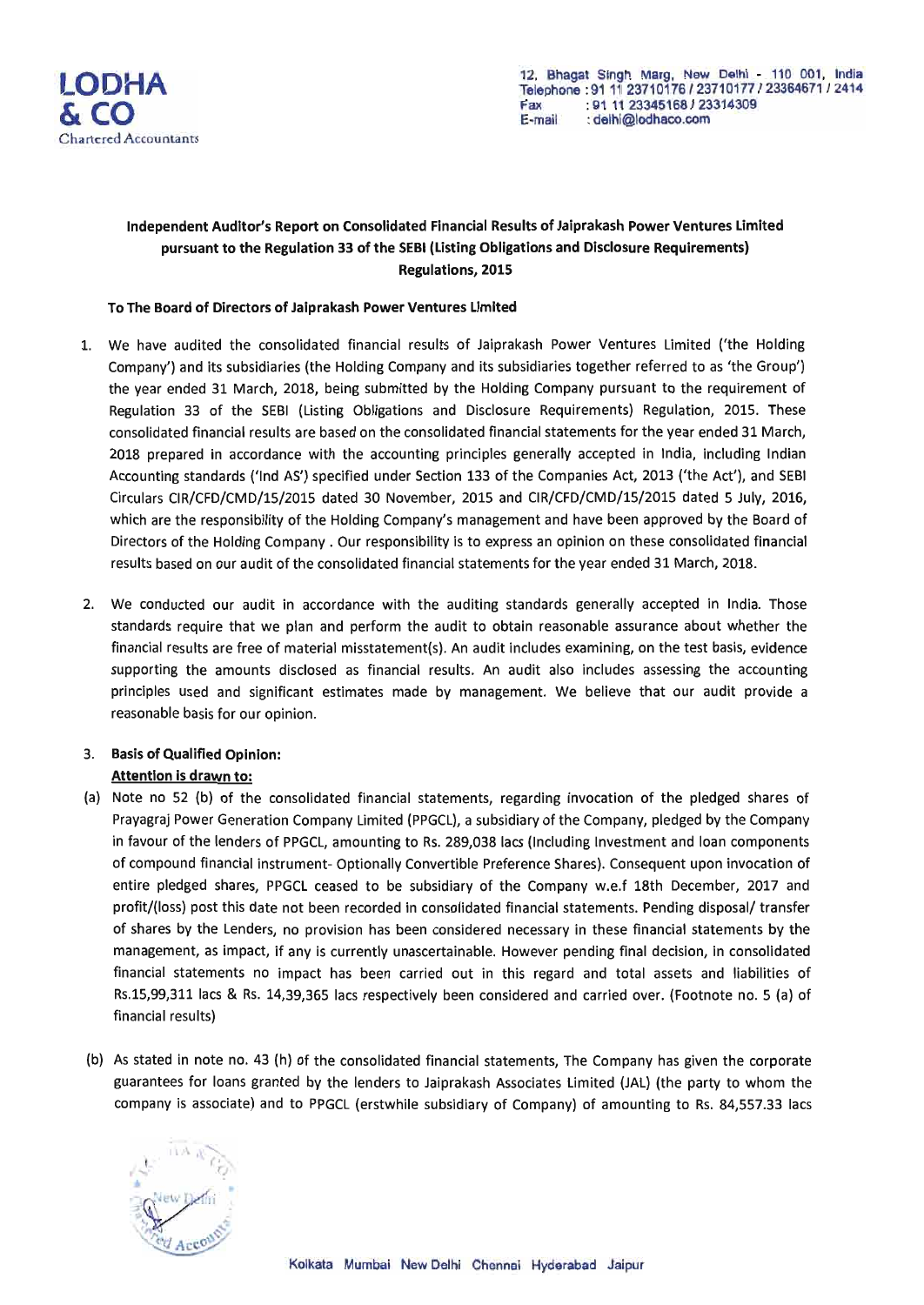and Rs. 1, 10,000 lacs respectively for which fair valuation has not been done as per the applicable IND-AS as of 31 March 2018. In the absence of fair valuation of the said corporate guarantees, we are not able to ascertain the impact of the same on the financials results/ statement of affairs. (Footnote no. 5 (b) of the financial results)

- (c) As stated in note no 52 (a) of the consolidated financial statements, No provision for diminution in value of investment in beneficiary trust (Equity), JPVL Trust amounting to Rs. 198,594 lacs, ("which in turn holding investment in the Company") has been made by the management as in the opinion of the management such diminution is temporary in nature considering the intrinsic value of the assets, future prospects. Having regard to the above, management of the Company has concluded that no provision against diminution is necessary at this stage as stated in footnote no. 6 of the financial results.
- (d) Company has not provided Interest on outstanding Foreign Currency Convertible Bonds (FCCBs) and penal interest on certain loans of amounting to Rs. 4618 lacs and Rs. 3040.94 lacs respectively as stated in Note no 56 (a) & ( b) of the consolidated financial statements. Had the interest provision been made the loss for the year of the Company would have increased by the said amount. (Footnote no. 7 of the financial results)
- (e) Expenditure incurred during the construction and incidental to setting up of the project, Capital advances and other financial assets in respect of project (project assets) have been carried forward as 'Capital Work-in-Process', Capital advances and other financial assets. In view of abnormal delay in handling over the possession of land, the promoter of the company had requested Uttar Pradesh Power Corporation Limited (UPPCL) to take over the project /company and refund of investment made by it. Pending such settlement, no adjustment in the carrying value of project assets under non current assets, for impairment has been made. Further the ultimate outcome of the settlement is as present not ascertainable. This indicates the existence of a material uncertainty that cast significance doubt on the Company's ability to continue as Going concern and accordingly we are unable to comment on the consequential impact, if any, on the carrying value of such project assets under non current assets in consolidated financial statement as stated in Note no. 52 (c) of the consolidated financial statements. (Footnote no. 8 of the financial results)

### 4. Qualified **Opinion:**

**In** our opinion and to the best of our information and according to the explanations given to us, except for the effects/possible effects of our observations stated in para 3 above, and based on the consideration of the reports of other auditors on separate financials results and on other financial information of the subsidiaries, the consolidated financial results:

- (a) Include the financial results for the year ended 31 March 2018, of the following entities: Subsidiaries
	- (i) JaypeePowergrid Limited (JV Subsidiary)
	- (ii) Jaypee Arunachal Power Limited (JV Subsidiary)
	- (iii) Jaypee Meghalaya Power Limited
	- (iv) Prayagraj Power Generation Company Limited (till 17 December 2017)
	- (v) Sangam Power Generation Company Limited
	- (vi) Bina Power Supply Limited
- (b) are presented in accordance with the requirement of regulation 33 of the SEBI (Listing Obligations and Disclosure Requirements) Regulations, 2015 read with Circular No. CIR/CFD/FAC/62/2016 dated 5 July 2016 in this regard: and
- (c) give a true and fair view of the consolidated financial performance (including other comprehensive income) and other financial information in conformity with the accounting principles generally accepted in India including Ind AS specified under section 133 of the Act for the year ended 31 March 2018.

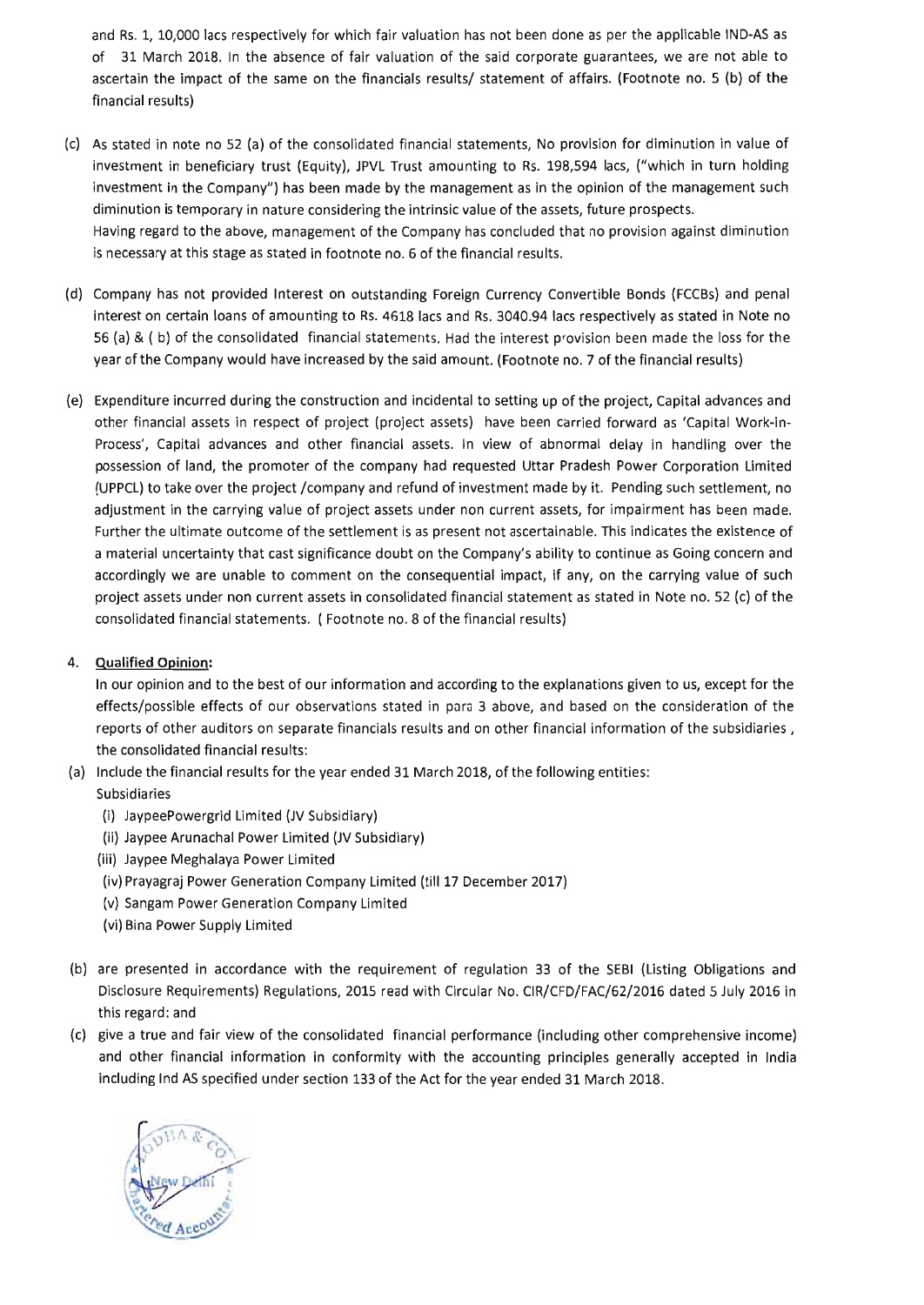#### 5. **Emphasis of matter:**

We draw attention to the following matters:

- (a) As Stated in Note no. 47 of the consolidated financial statements, no provision against Entry Tax in respect of Bina unit & Nigrie Power and Cement unit amounting to Rs.ll,533 lacs & Rs. 9,074 lacs respectively and interest thereon (impact unascertainable) as stated in said note has been made by the company. The concerned authority once issued the exemption certificate in respect of Bina unit for exemption of entry tax later on cancelled & in respect of Nigrie Power and Cement unit receipts of approval for extension of the time for eligibility of exemption from payment of Entry tax is pending, as stated in the said notes for which the company has made representations before the concerned authority and management is confident for favourable outcome. Against the entry tax demand till date RS.1,946 lacs and Rs.2,580 lacs has been deposited (and shown as part of other non-current assets) in respect of Bina unit & Nigrie Power and Cement unit respectively which is in the opinion of the management good and recoverable.
- (b) Pending confirmations/reconciliation of balances of certain secured and unsecured loans, balances with banks, trade receivables, trade and other payables (including capital creditors) (Including receivables/payables from/to related parties) and loans & advances. The management is confident that on confirmation/reconciliation there will not be any material impact on the state of affairs as stated in Note no. 58 of the consolidated financial statements.
- (c) For deferred tax assets on unabsorbed depreciation and business losses recognised and MAT credit entitlement of amounting to Rs. 90,544 lacs and Rs. 31,631 lacs respectively, the Management is confident about realisability. Accordingly, these have been considered good and no provision there against at this stage is considered necessary by the management as stated in Note no. 67 of the consolidated financial statements.
- (d) As stated in Note no. 61 of the consolidated financial statements, the Company is in the process of making application to the Central Government/seeking approval of the Central Government for payment of remuneration/excess payment of remuneration amounting to Rs. 1067.33 lacs to the directors in the financial years 2013-14 and 2015-16 onwards (including for as stated in said note against rejection of the Company's application).

(e)

(i) As stated in the Note no.55 of the consolidated financial statements, the Company has signed an agreement for sale of its Jaypee Nigrie Cement grinding unit (JNCGU) (2 million MT capacity) and as stated in the said note, the Company is currently in process of compliance of certain terms and conditions of agreement dated 31 May 2017. As assessed by an expert and by the management carrying value is lower than the fair value of Cement unit hence no provision for impairment at this stage is considered necessary.

(ii) As stated in the Note no. 54 of the consolidated financial statements, fair value of fixed assets of power plants (JNSTPP and JBTPP) (including Land, Building, Plant & Machinery capitalized or under CWIP) being in excess as compared to the carrying value, as estimated by a technical valuer and for the reasons explained in the said note, management is of the view that no impairment provision in the carrying amount of fixed assets (including capital work-in-progress) is necessary at this stage.

- (f) During the financial year ended 31 March, 2018, the Company has incurred cash loss, and its current liabilities exceed its current assets as at 31 March, 2018. However, for the reasons stated in the Note no. 57 of the consolidated financial statements, the financial statements of the company are prepared on going concern basis.
- (g) Auditors of the respective companies have drawn attention in their report:

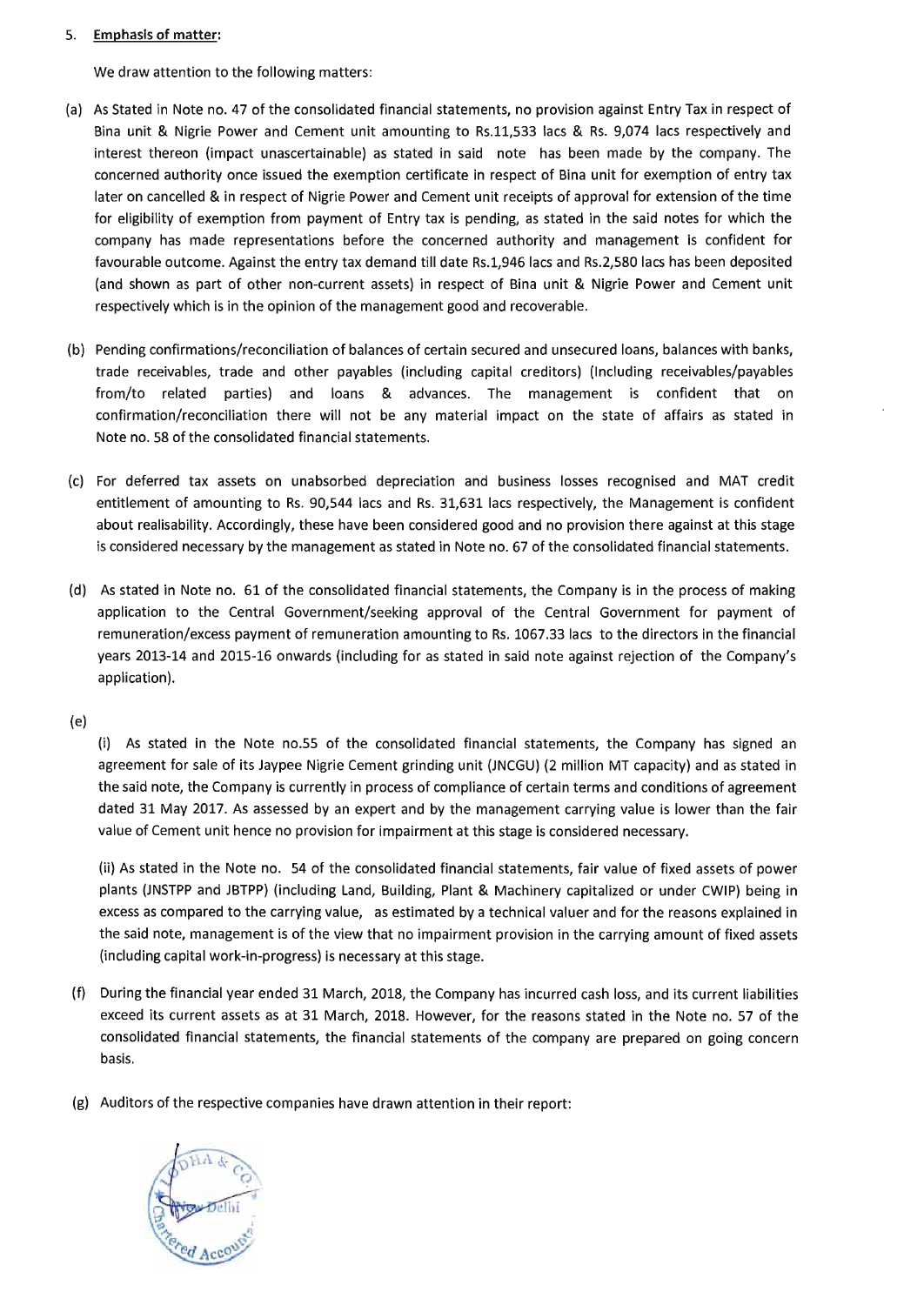- (i) Sangam Power Generation Company limited (SPGCL) a subsidiary of the company is yet to appoint key management person including company secretary as per the requirement of the Act.
- (ii) Jaypee Meghalaya Power limited a subsidiary of the company is yet to appoint Company Secretary as key managerial personnel as per the requirement of the Section 203 of the Companies Act, 2013 read with the Companies (Appointment and remuneration of Managerial Personnel) Rules, 2014.
- (iii) Jaypee Arunachal Power limited a subsidiary of the company is yet to appoint key managerial personnel as per the requirement of the Section 203 of the Companies Act, 2013 read with the Companies (Appointment and remuneration of Managerial Personnel) Rules, 2014.

Our opinion is not modified in respect of above stated matters.

#### 6. **Other Matters:**

We did not audit the financial statements of six subsidiaries whose financial statements reflect total assets of Rs. 17,31,198 Lacs, net assets of Rs. 2,46,690.57 Lacs and net cash inflows of Rs. 1,964.45 Lacs as at 31 March 2018, total revenues of Rs. l,57,045.72Lacs, total profit/(loss) after tax of Rs. (1,22,391.59) Lacs and other comprehensive Income of Rs. 4.05 Lacs for year ended on that date, as considered in the consolidated financial results. These financial statements have been audited by other auditors whose reports have been furnished to us by the management and our opinion on the consolidated financial results, in so far as it relates to the amounts and disclosures included in respect of these subsidiaries and our report in terms of Regulation 33 of the SEBI(listing Obligations and Disclosure Requirements) Regulations, 2015, read with SEBI circulars CIR/CFD/CMD/15/2015 dated 30 November, 2015 and CIR/CFD/CMD/15/2015 dated 5 July, 2016,in so far as it relates to the aforesaid subsidiaries, are based solely on the reports of such auditors.

7. The Comparative financial statements for the year ended 31 March 2017 prepared in accordance with Ind AS included in these consolidated financial statements have been audited by predecessor auditor, on which they had expressed an unmodified opinion vide their report dated 29 May, 2017. Our opinion is not modified in respect of this matter. Comparative figures in Segment Reporting are considered as certified by the management.

For LODHA & CO. Chartered Accountants Firm's Registration No. 301051E

N.K. LODHA Partner Membership No. 085155 Place: New Delhi Date: 05-05-2018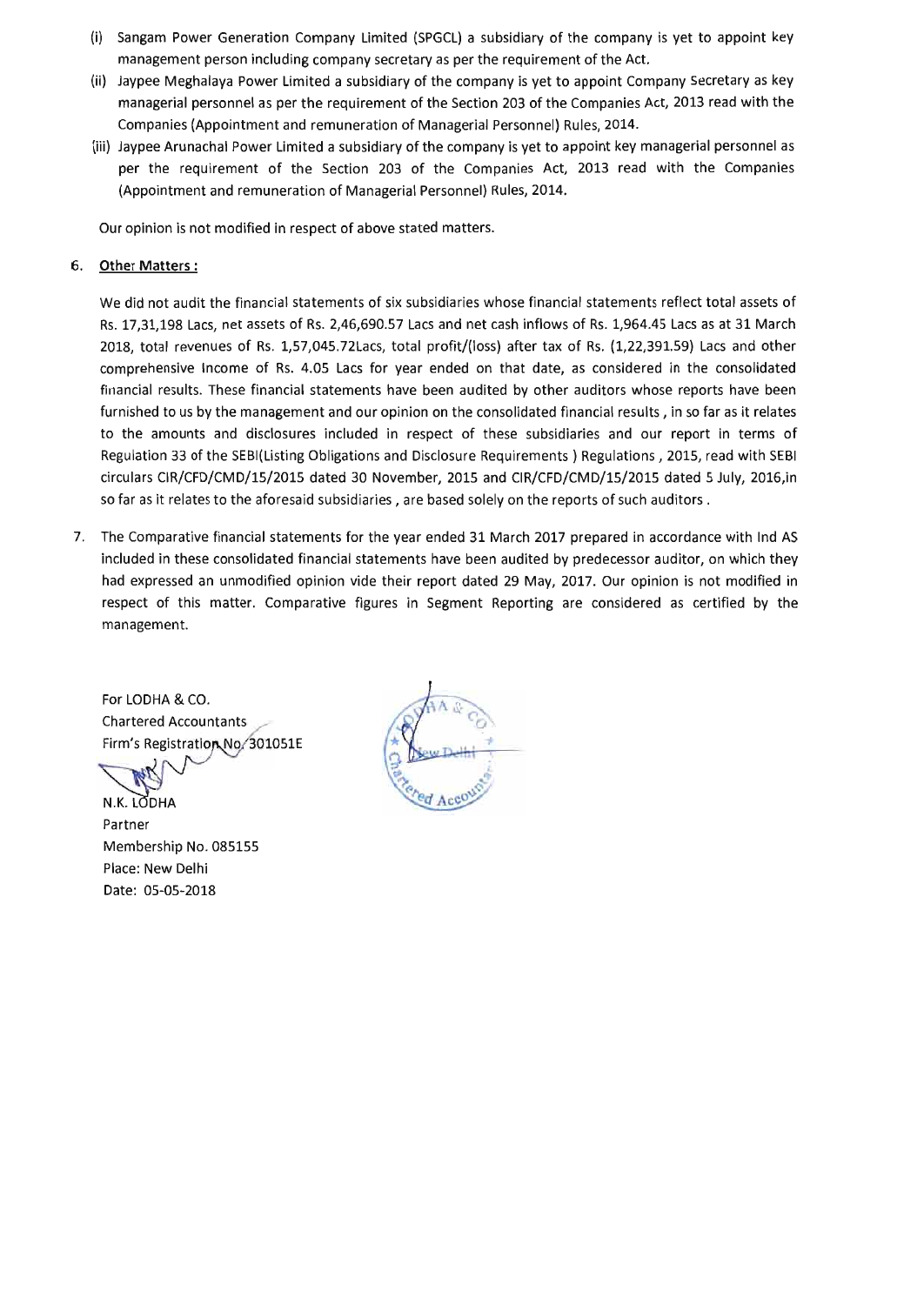### **ANNEXURE-I**

## **Statement on Impact of Audit Qualifications (for audit report with modified opinion) submitted along-with Annual Audited Financial Results**  - **(Standalone)**

|     | Statement on Impact of Audit Qualifications for the Financial Year ended<br>March 31, 2018 |                                                                                      |                                                                                   |                                                                                             |  |  |  |  |  |  |
|-----|--------------------------------------------------------------------------------------------|--------------------------------------------------------------------------------------|-----------------------------------------------------------------------------------|---------------------------------------------------------------------------------------------|--|--|--|--|--|--|
|     |                                                                                            | (See Regulation 33/52 of the SEBI (LODR)(Amendment) Regulations, 2016)               |                                                                                   |                                                                                             |  |  |  |  |  |  |
|     |                                                                                            |                                                                                      |                                                                                   |                                                                                             |  |  |  |  |  |  |
|     | (Amount in Rs. Lacs)                                                                       |                                                                                      |                                                                                   |                                                                                             |  |  |  |  |  |  |
| I.  | S.<br>No.                                                                                  |                                                                                      | <b>Audited Figures (as</b><br>reported before<br>adjusting for<br>qualifications) | Adjusted<br><b>Figures</b><br>(audited<br>figures after<br>adjusting for<br>qualifications) |  |  |  |  |  |  |
|     | 1.                                                                                         | Turnover/Total Income                                                                | 373006                                                                            | 373006                                                                                      |  |  |  |  |  |  |
|     | 2.                                                                                         | Total Expenditure                                                                    | 434876                                                                            | 442535                                                                                      |  |  |  |  |  |  |
|     | 3.                                                                                         | Exceptional and Extraordinary<br>items (Net)                                         |                                                                                   |                                                                                             |  |  |  |  |  |  |
|     | 4.                                                                                         | Net $Profit / (Loss)$ $(1-2-3)$ before<br>tax                                        | (61870)                                                                           | (69529)                                                                                     |  |  |  |  |  |  |
|     | 5.                                                                                         | Earnings Per Share (after<br>Extraordinary items)                                    | (0.88)                                                                            | (1.01)                                                                                      |  |  |  |  |  |  |
|     | 6.                                                                                         | <b>Total Assets</b>                                                                  | 2377500                                                                           | 2377500                                                                                     |  |  |  |  |  |  |
|     | 7.                                                                                         | <b>Total Liabilities</b>                                                             | 1440954                                                                           | 1448613                                                                                     |  |  |  |  |  |  |
|     | 8.                                                                                         | Net Worth                                                                            | 936546                                                                            | 928887                                                                                      |  |  |  |  |  |  |
|     | 9.                                                                                         | Any other financial item(s) (as                                                      |                                                                                   |                                                                                             |  |  |  |  |  |  |
|     |                                                                                            | felt appropriate by the                                                              |                                                                                   |                                                                                             |  |  |  |  |  |  |
|     |                                                                                            | management)                                                                          |                                                                                   |                                                                                             |  |  |  |  |  |  |
|     |                                                                                            |                                                                                      |                                                                                   |                                                                                             |  |  |  |  |  |  |
| II. |                                                                                            | Audit Qualification (each audit qualification separately):<br>Attention is drawn to: |                                                                                   |                                                                                             |  |  |  |  |  |  |

(a) Note no 55 (b) of standalone financial statements regarding invocation of the pledged shares of Prayagraj Power Generation Company Limited

to more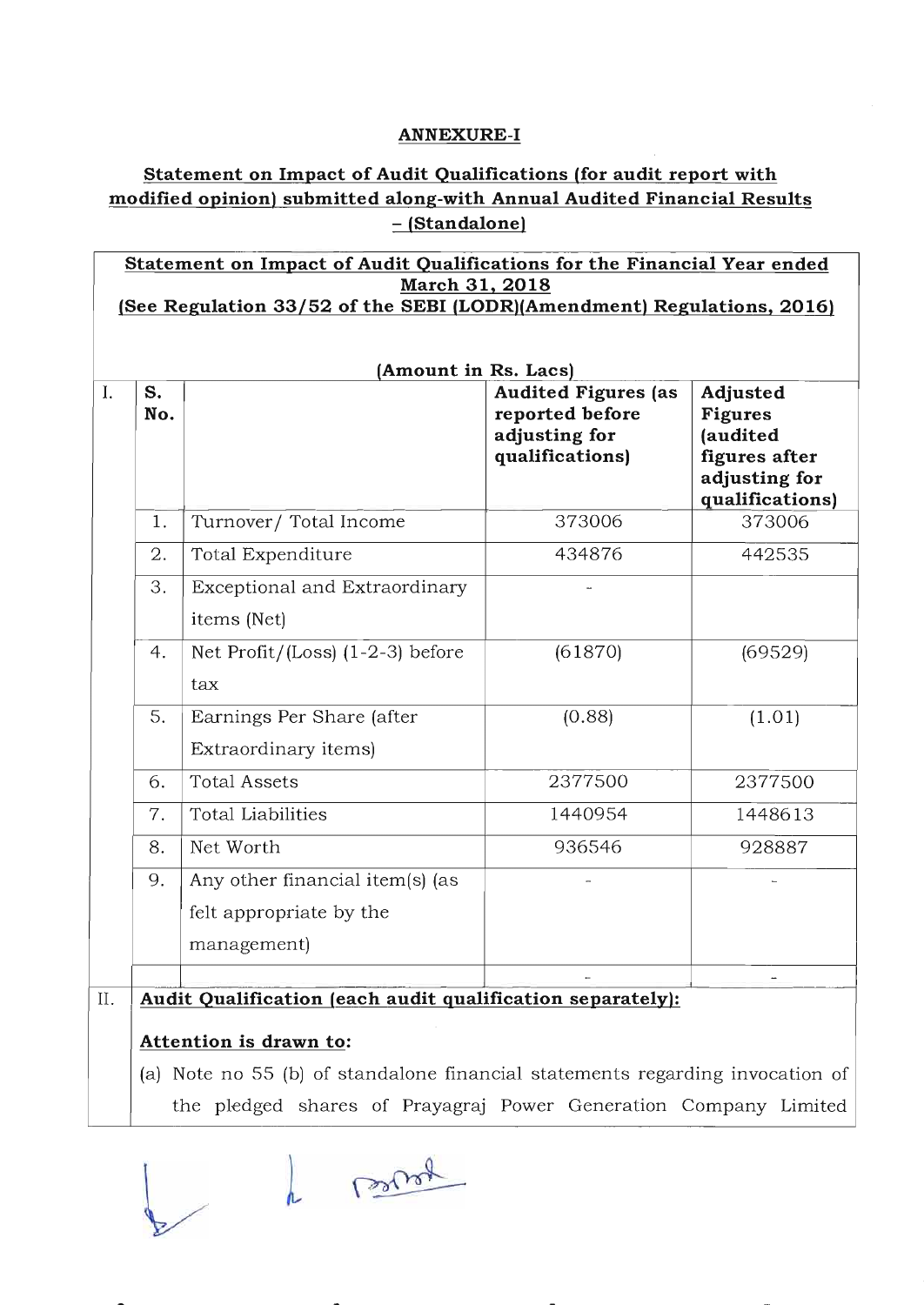- (PPGCL), a subsidiary of the Company, pledged by the Company in favour of the lenders of PPGCL, amounting to Rs. 289,038 lacs (Including Investment and loan components of compound financial instrument-Optionally Convertible Preference Shares).Consequent upon invocation of entire pledged shares, PPGCL ceased to be subsidiary of the Company w.e.f 18th December, 2017. Pending disposal/ transfer of shares by the Lenders, no provision has been considered necessary in these financial statements by the management, as impact, if any is currently unascertainable. (Footnote no. 5 (a) of financial results)
- (b) As stated in note no. 45 (e) of the standalone financial statements, The Company has given the corporate guarantees for loans granted by the lenders to Jaiprakash Associates Limited (JAL) (the party to whom the company is associate) and to PPGCL (erstwhile subsidiary of Company) of amounting to Rs. 84,557.33 lacs and Rs. 110,000 lacs respectively for which fair valuation has not been done as per the applicable IND-AS as of 31 March 2018. In the absence of fair valuation of the said corporate guarantees, we are not able to ascertain the impact of the same on the financials results/ statement of affairs. (Footnote no 5 (b) of the financial results)
- (c) As stated in note no. 55 (a) and 47 of the standalone financial statements, No provision for diminution in value against certain long term investments of amounting to Rs.277,486 lacs (Book Value) ("Including investment in trust which in turn holding investment in the Company") has been made by the management as in the opinion of the management such diminution is temporary in nature considering the intrinsic value of the assets, future prospects and claims. Having regard to the above, management of the Company has concluded that no provision against diminution is necessary at this stage as stated in footnote no 6 of the financial results.

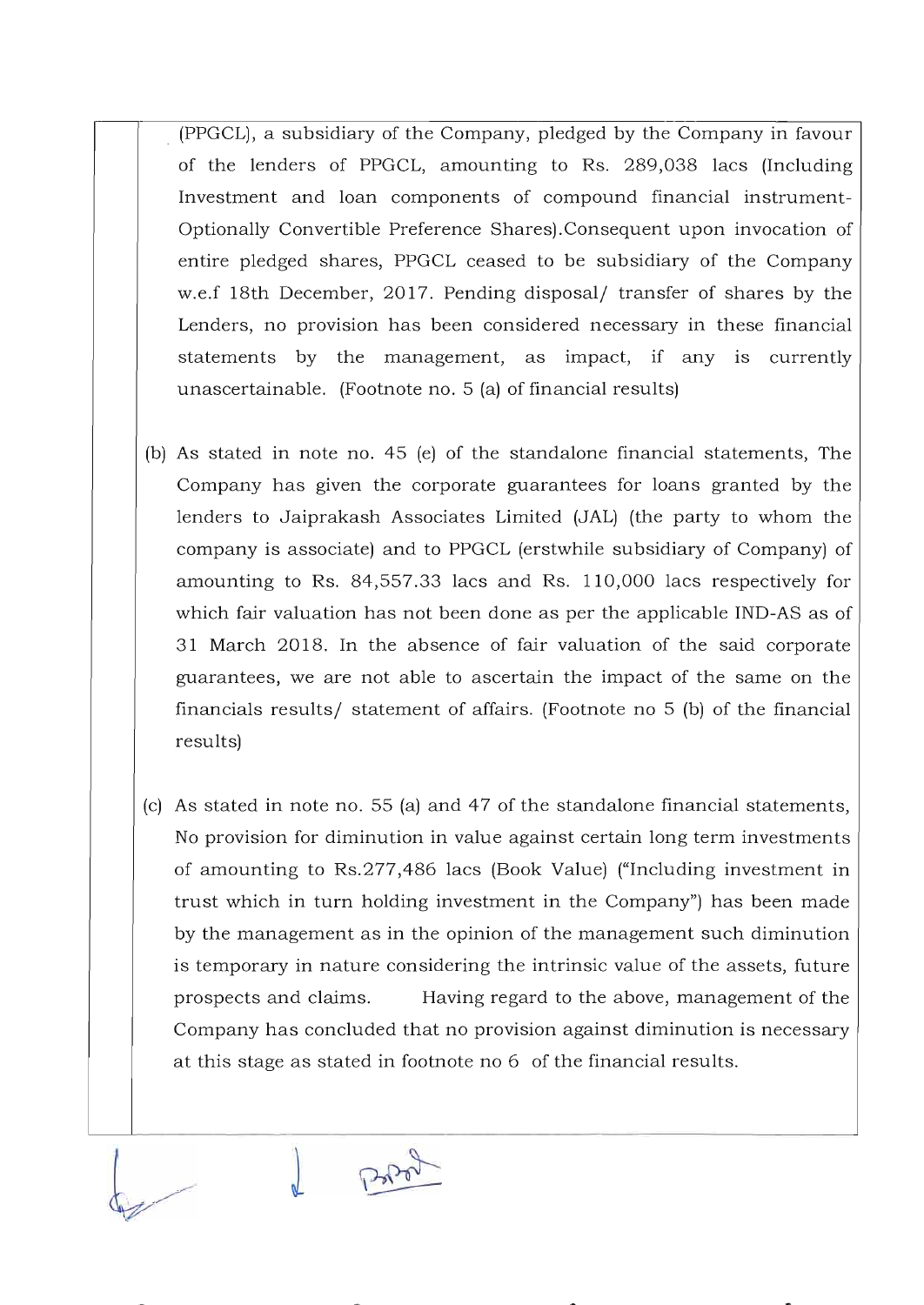(d) Company has not provided Interest on outstanding Foreign Currency Convertible Bonds (FCCBs) and penal interest on certain loans of amounting to Rs. 4,618 lacs and Rs. 3,040.94 lacs respectively as stated in Note no. 59 (a) and no. 59 (b) of the standalone financial statements. Had the interest provision been made the loss for the year of the Company would have increased by the said amount. (Footnote no 7 of the financial results)

Our report was also qualified in previous quarter ended 31 December 2017 on issue stated in para 3 (a).

## **III Management Response to the Qualification in the Standalone Annual Audited Financial Statements:-**

(a) Pending disposal/ transfer of pledged shares of Prayagraj Power Generation Company Limited by the Lenders, no provision has been considered necessary in these financial statement, as impact, if any is currently unascertainable. Keeping in view of the facts stated above, the entire amount of investment in PPGCL of Rs.2,89,038 Lakhs (Including Investment and loan component of compound financial instrument-Optionally Convertible Preference Shares) IS shown as Current Investments and Current Financial Assets-Loans.

**Presently Impact can not be quantified.** 

- (b) **In** the opinion of the Management there will be no material impact of the fair valuation of the following guarantees on the financial result/ statement of affairs. Accordingly considering this not being considered and recorded in this financial statement.
	- (i) Corporate Guarantee of US\$ 1,500 Lakhs in favour of State Bank of India, Hong Kong branch for the credit facilities granted by lenders to

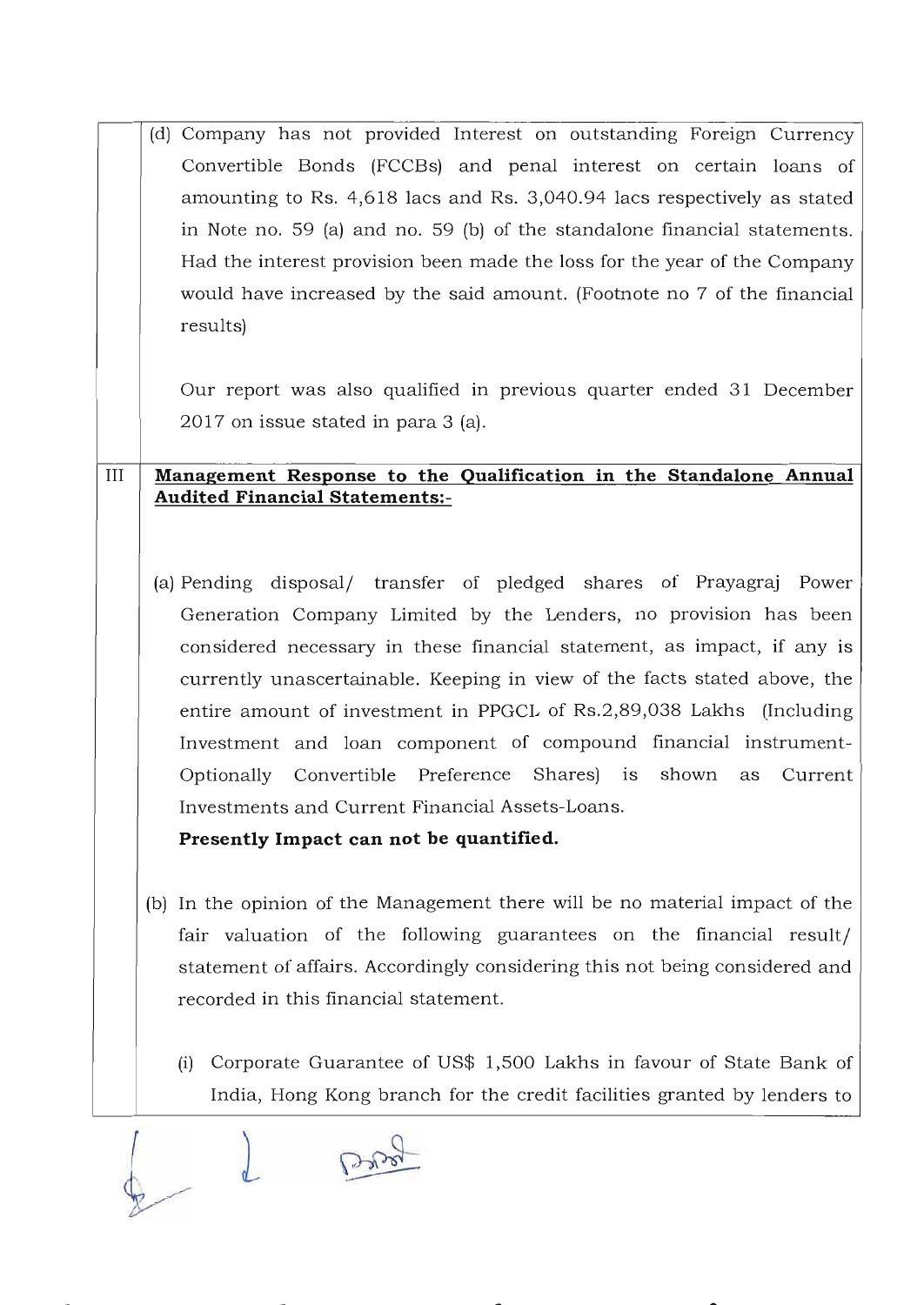Jaiprakash Associates Limited (Party to whom the company is Associate). The principal amount of loan outstanding of US\$ 1,300 Lakhs (equivalent to Rs. 84557.33 lakhs) has been converted to rupee term loan by State Bank of India vide sanction letter dated 28th December, 2016.

- (ii) Corporate Guarantee of Rs.50,000 Lakhs in favour of State Bank of India, for Optionally Convertible Sub Debt underwritten/ granted by them to Prayagraj Power Generation Company Limited (erstwhile subsidiary of the Company).The principal amount of loan outstanding as on 31st March, 2018 was Rs.50,000 Lakhs (Previous Year-Rs.50,000 Lakhs).
- (iii) Corporate Guarantee of Rs.60,000 Lakhs in favour of State Bank of India, for Optionally Convertible Short Term Loan granted by them to Prayagraj Power Generation Company Limited (erstwhile subsidiary of the Company).The principal amount of loan outstanding as on 31st March, 2018 was Rs.60,000 Lakhs (Previous Year-Rs.60,000 Lakhs).

### **Presently Impact can not be quantified.**

- (c) No provision for diminution in value against following long term investments of amounting to Rs.2,77,486 lakhs (Book Value) ("Including investment in trust which in turn holding investment in the Company") has been made as in the opinion of the management such diminution is temporary in nature considering the intrinsic value of the assets, future prospects and claims and management is confident that no provision for the same at this stage is considered necessary.
	- (i) Investment in Sangam Power Generation Rs. 55,206 lakhs Company Limited
	- (ii) Investment in Jaypee Arunachal Power Ltd Rs. 22,842 lakhs
	- (iii) Investment in Jaypee Meghalaya Power Ltd Rs. 838 lakhs
	- (iv) Investment in JPVL Trust  $\qquad \qquad$  Rs. 198,595 lakhs

*1*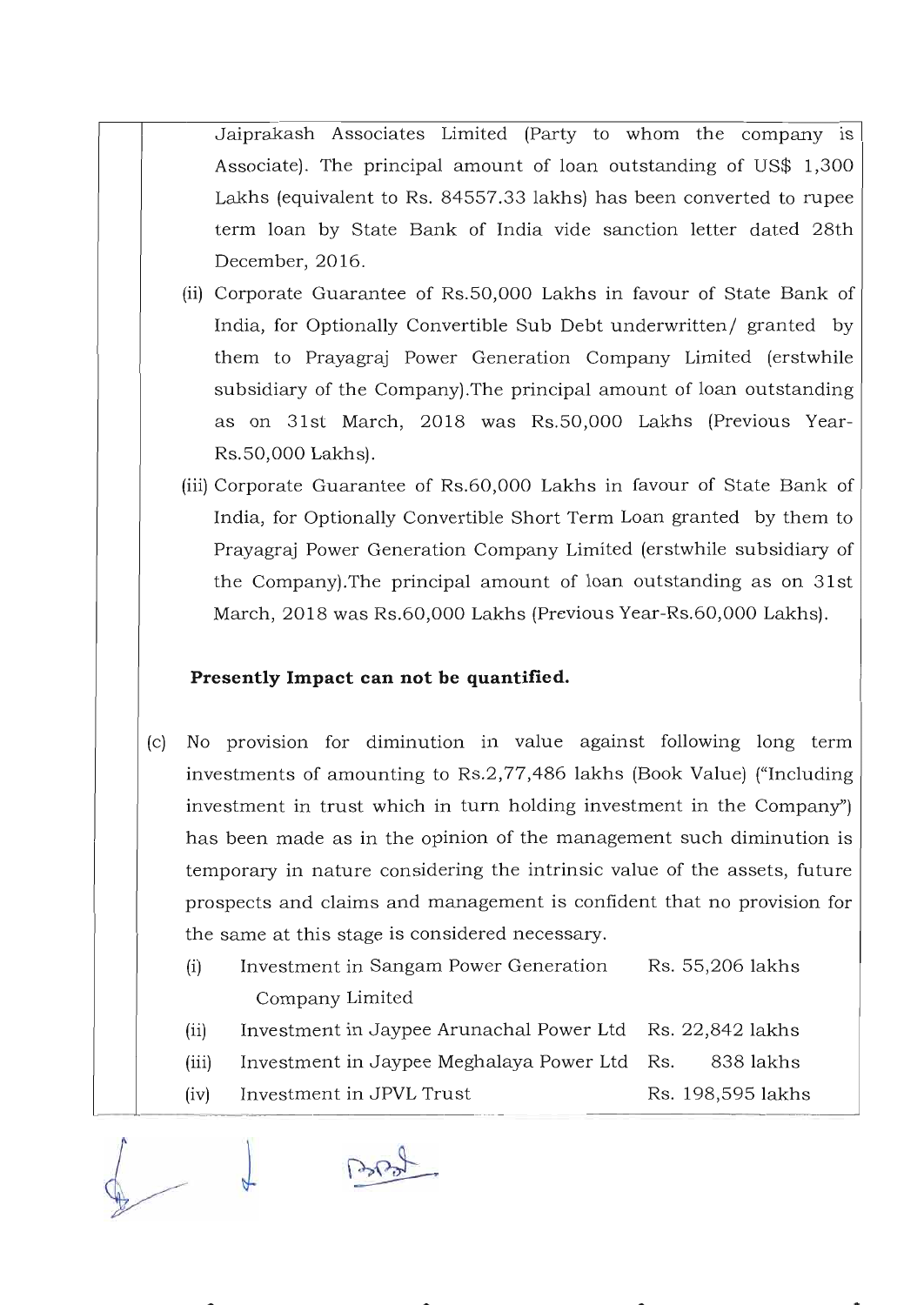(v) Interest in Bina Power Supply Co. Ltd. Rs. 5 Lakhs

Rs. 277,486 lakhs

### **Presently Impact can not be quantified.**

(d) The Company is under discussion with the Bond Holders for settlement / conversion and they are in principle agreeable to convert their entire principal outstanding of US\$ 101 million into equity at a conversion price of INR 12/- share and waive off the entire accrued interest without any further changes to terms & conditions of the bonds. Therefore Company has not provided Interest on outstanding Foreign Currency Convertible Bonds (FCCBs) of amounting to Rs 4618 lakhs in the financial statements.

Company has not provided penal interest on loans of amounting to Rs. 3040.94 lakhs (approx) as majority of the lenders / banks did not confirm balances / charged penal interest in view of the facility granted to the Company by them has been classified as NPA (31st March 2018).

### IV. **Emphasis of matter:**

We draw attention to the following matters:

**PrOF** 

(a) As Stated in Note no. 49 of the standalone financial statements, no provision against Entry Tax in respect of Bina unit & Nigrie Power and Cement unit amounting to Rs.11,533 lacs & Rs. 9,074 lacs respectively and interest thereon (impact unascertainable) as stated in said note has been made by the company. The concerned authority once issued the exemption certificate in respect of Bina unit for exemption of entry tax later on cancelled& in respect of Nigrie Power and Cement unit receipts of approval for extension of the time for eligibility of exemption from payment of Entry tax is pending, as stated in the said notes for which the company has made representations before the concerned authority and management is confident for favourable outcome. Against the entry tax demand till date Rs.1, 946 lacs and Rs. 2,580 lacs has been deposited (and shown as part of other non-current assets) in respect of Bina unit & Nigrie Power and Cement unit respectively which is in the opinion of the management good and recoverable.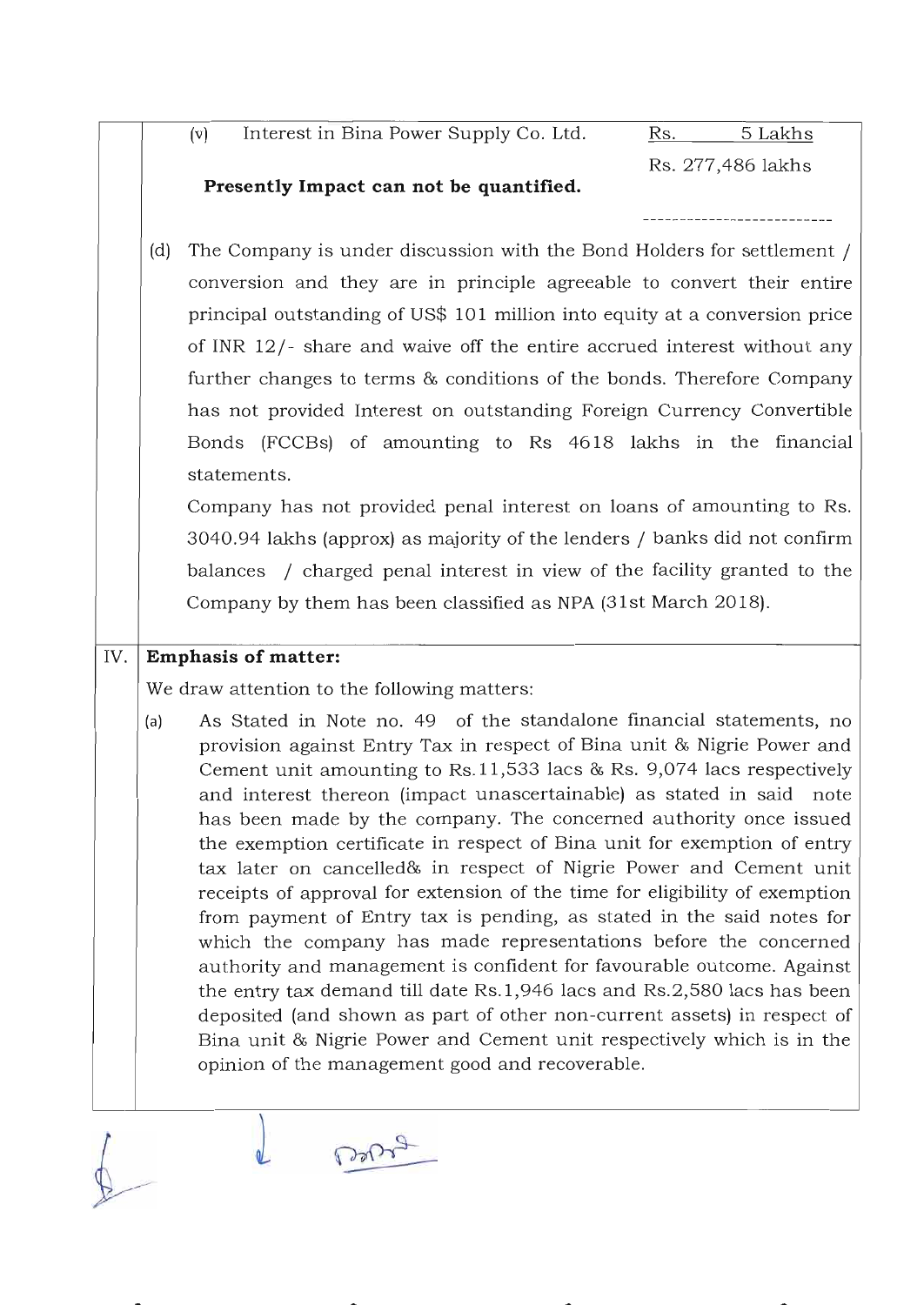- (b) Pending confirmations/reconciliation of balances of certain secured and unsecured loans, balances with banks, trade receivables, trade and other payables (including capital creditors)(Including receivables/payables from/to related parties) and loans & advances. The management is confident that on confirmation/reconciliation there will not be any material impact on the state of affairs as stated in Note no. 61 of the standalone financial statements.
- (c) For deferred tax assets on unabsorbed depreciation and business losses recognised and MAT credit entitlement of amounting to Rs. 90,544 lacs and Rs. 31,631 lacs respectively, the Management is confident about realisability. Accordingly, these have been considered good and no provision there against at this stage is considered necessary by the management as stated in Note no. 68 (c) of the standalone financial statements.
- (d) As stated in Note no. 64 of the standalone financial statements, the Company is in the process of making application to the Central Government/seeking approval of the Central Government for payment of remuneration/excess payment of remuneration amounting to Rs. 1067.33 lacs to the directors in the financial years 2013-14 and 2015- 16 onwards (including for as stated in said note against rejection of the Company's application).
- (e) (i) As stated in the Note no. 58 of the financial statements, the Company has signed an agreement for sale of its Jaypee Nigrie Cement grinding unit (JNCGU) (2 million MT capacity) and as stated in the said note, the Company is currently in process of compliance of certain terms and conditions of agreement dated  $31<sup>st</sup>$  May 2017. As assessed by an expert and by the management carrying value is lower than the fair value of Cement unit hence no provision for impairment at this stage is considered necessary.

Branch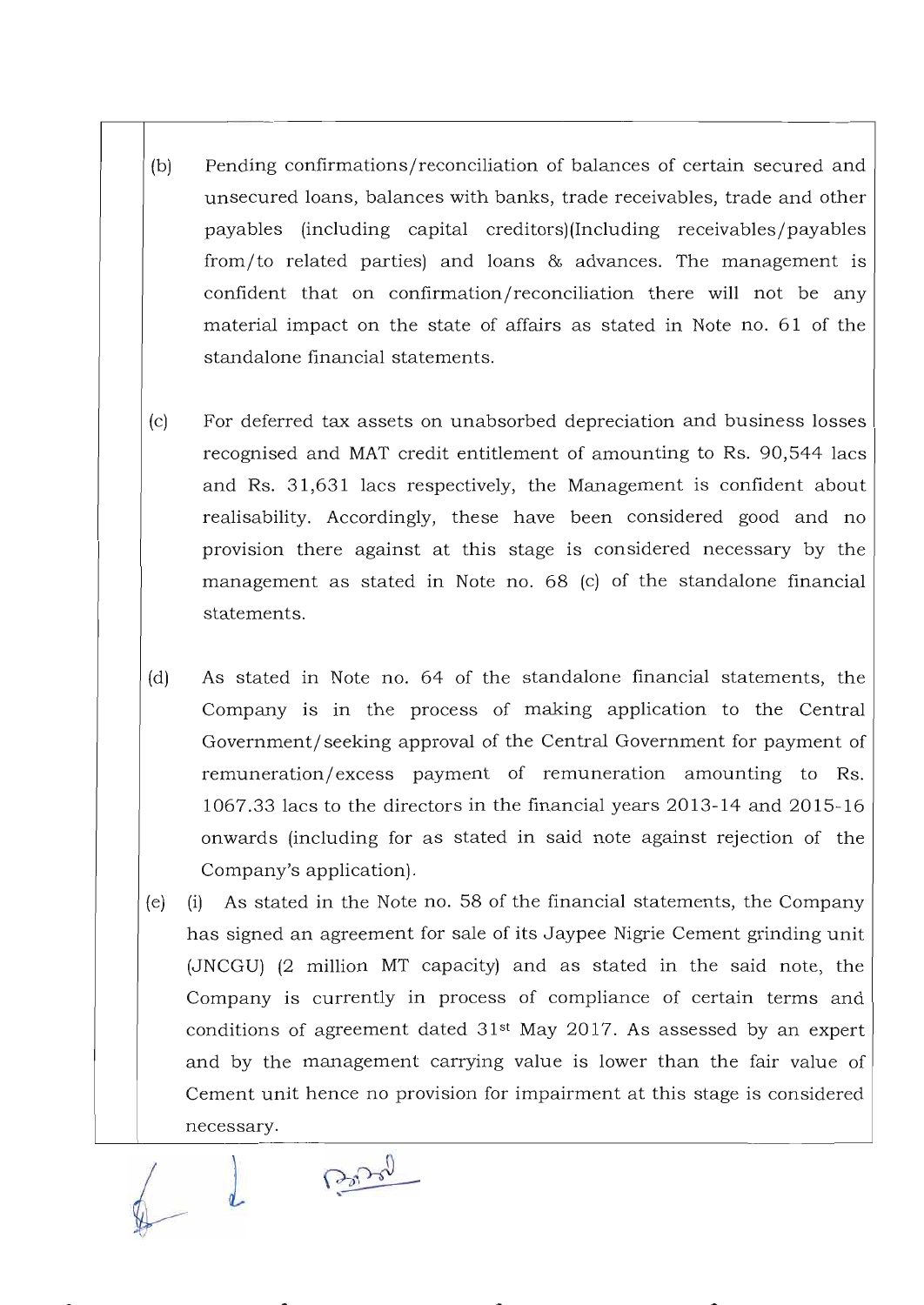- ii. As stated in the Note no. 57 of the financial statements, fair value of fixed assets of power plants (JNSTPP and JBTPP) (including Land, Building, Plant & Machinery capitalized or under CWIP) being in excess as compared to the carrying value, as estimated by a technical valuer and for the reasons explained in the said note, management is of the view that no impairment provision in the carrying amount of fixed assets (including capital work-in-progress) is necessary at this stage.
- (f) During the financial year ended 31March, 2018, the Company has incurred cash loss, and its current liabilities exceed its current assets as at 31st March, 2018. However, for the reasons stated in the Note no.60 of the Standalone financial statements, these financial statements are prepared on going concern basis.

Our opinion is not modified in respect of above stated matters

### V. Management Response to the Emphasis of matter in the Standalone Annual Audited Financial Statements:-

(a) The Company has not made provision against Entry Tax in respect of Bina unit & Nigrie Power and Cement unit amounting to Rs.11,533 lacs & Rs. 9,074 lacs respectively and interest thereon (impact unascertainable). The concerned authority once issued the exemption certificate in respect of Bina unit for exemption of entry tax later on cancelled& in respect of Nigrie Power and Cement unit receipts of approval for extension of the time for eligibility of exemption from payment of Entry tax is pending, for which the company has made representations before the concerned authority and management is confident for favourable outcome. Against the entry tax demand till date Rs.1 ,946 Lacs and Rs.2,580 lacs has been deposited (and shown as part of other non-current assets) in respect of Bina unit & Nigrie Power and Cement unit respectively which is in the opinion of the management good and recoverable.

Presently Impact can not be quantified.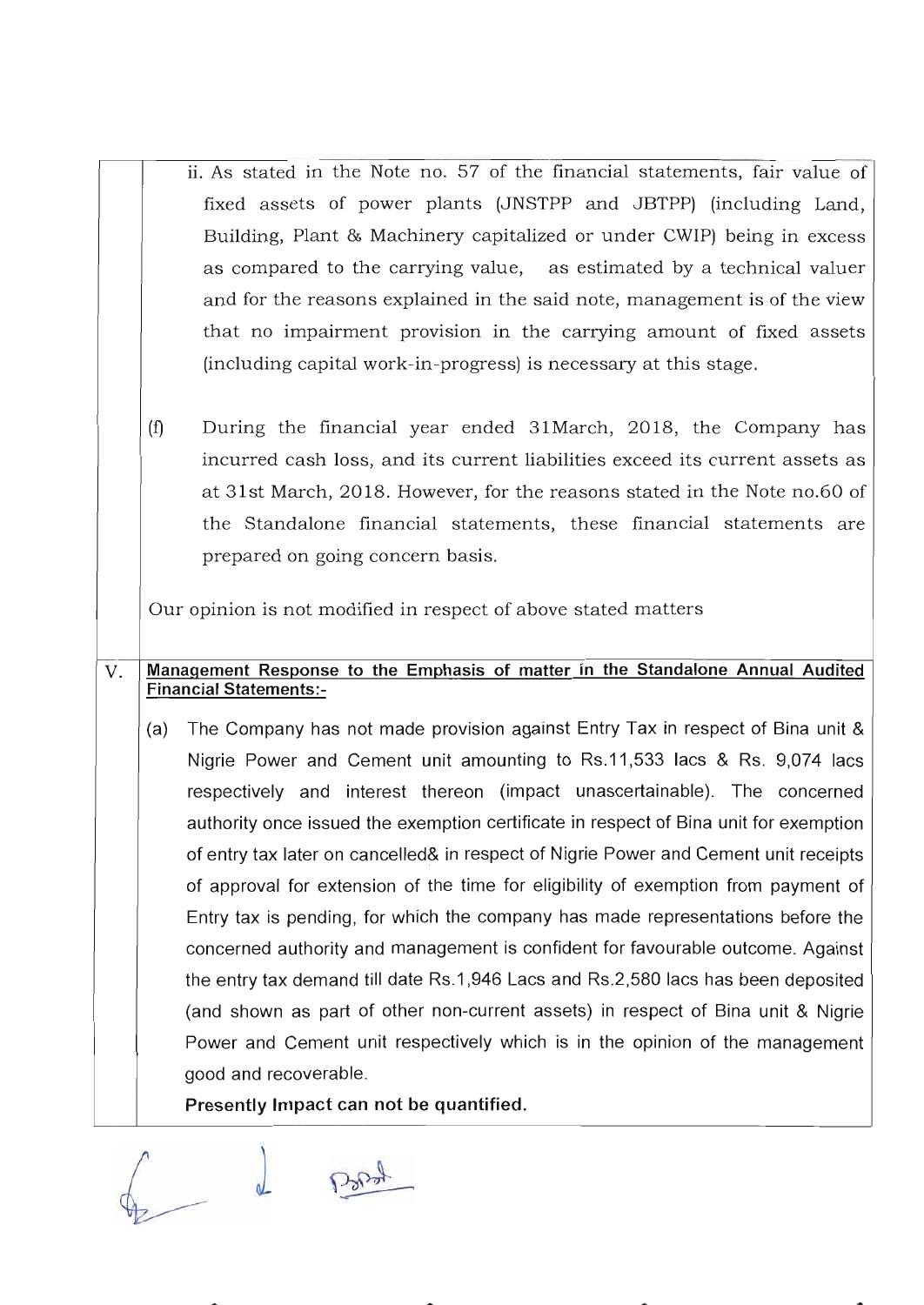(b) Management is in the process to reconcile /confirmation of balances of certain secured and unsecured loans, balances with banks, trade receivables, trade and other payables (including capital creditors) (Including receivables/payables from/to related parties) and loans & advances and management expected that there will be no material impact on the financial statement. **Presently Impact can not be quantified.** 

assets.. Accordingly, these have been considered good and no provision there

(c) Though the company has been incurring losses in last few years,it expects turnaround of the sector and accordingly Deferred tax assets in respect of unabsorbed depreciation and business losses and MAT credit entitlement have been recognized amounting to Rs. 90,543 lakhs and Rs.31,631 lakhs respectively, owing to reasonable certainty of availability of future taxable income to realize such

against at this stage is considered necessary in the financial statements.

**Presently Impact can not be quantified.** 

(d) The company had filled requisite applications for obtaining the approvals of the Central Government i.e Ministry of Corporate Affairs (MCA) for the approval of remuneration to Shri Praveen Kumar Singh, Whole Time Director (WTD) for a period of three years from 12th August 2016 to 11th August, 2019 which was rejected vide letter dated 11th September 2017 and the company was asked to recover excess amount paid to him as well as the Shri Suren Jain, Managing Director & CFO(MD & CFO) due to the inadequacy of profit for the financial year 2013 -14 & further 2015-16 onwards due to the default in repayment of loan & interest to banks/financial institutions. Remuneration paid to W.T.D and M.D. and CFO was within the limit of Schedule V of the Companies Act except for the year 2013-14.Though the company has made the representation vide letter dated 14th November, 2017 but response from MCA is awaited.

Company is in the process of to obtain the approval of the Central Government for excess remuneration amounting to Rs.249.13 Lakhs, 306.61 Lakhs and 309.85 lakhs paid during the financial years 2013-14, 2015-16 & 2016-17 respectively. For

Brie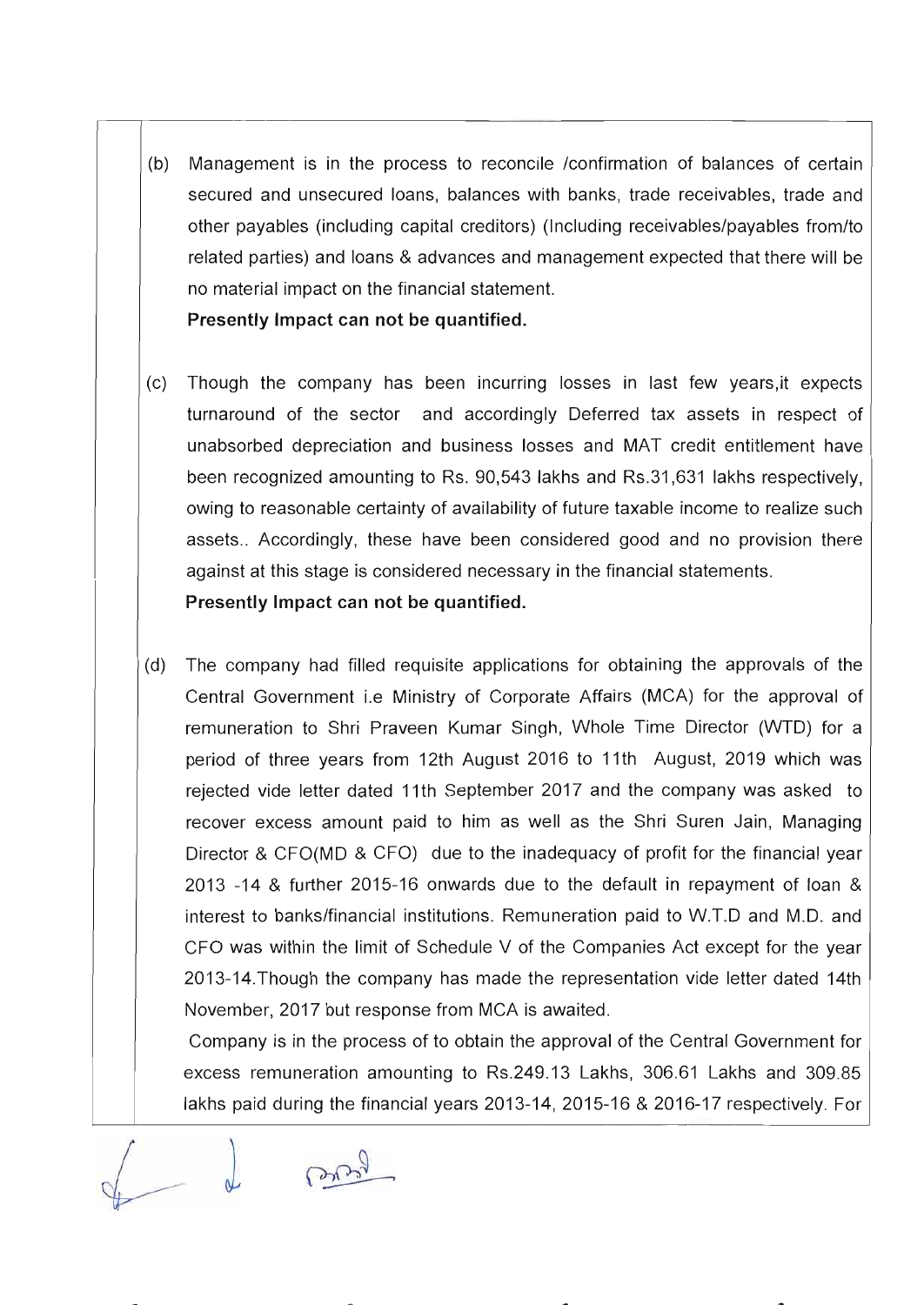Rs. 201.74 lakhs of the Financial Year 2017-18 is subject to the approval of the Shareholders in ensuring General Meeting / Central Government.

**Presently Impact can not be quantified.** 

(e) (i) The Company has signed an agreement dated 31st May, 2017 with Orient Cement Limited (OCl) for sale of aforesaid unit as a going concern basis at an estimated enterprise value of Rs. 500 Crore subject to compliance of certain terms and conditions stated in the agreement. Currently, the Company is in the process of compliance of certain terms and conditions of the agreement. As assessed by an Expert and by the Management, carrying value is lower than fair value, therefore, the management feel that there is no need to make provision on account of impairment at the stage.

**Presently Impact can not be quantified.** 

(ii) In view of fair value for all fixed assets of power plants (JNSTPP and JPTPP) (including land, Building, Plant & Machinery capitalized or under CWIP) being excess as compared to the carrying value, as estimated by a technical valuer and an Experts, management does not anticipate any impairment amount which is to be provided at this stage in the financial statement for in the value of property, plant and equipment(including capital work-in-progress) based on the condition of plant, market demand and supply, economic and regulatory environment and other factors.

**Presently Impact can not be quantified.** 

(f) The Company expects to meet its financial obligations based on the resolution/ revival plan under consideration by lender(s) and expected revenue generation from sale of energy under long term PPAs/ Merchant sales etc as may be required to sustain its operations on a going concern basis. Hence these standalone financial statement are prepared on going concerned basis.

b. Type of Audit Qualification: Qualified Opinion  $\mu$  Disclaimer of Opinion  $\mu$ Adverse Opinion: Modified opinion by Auditors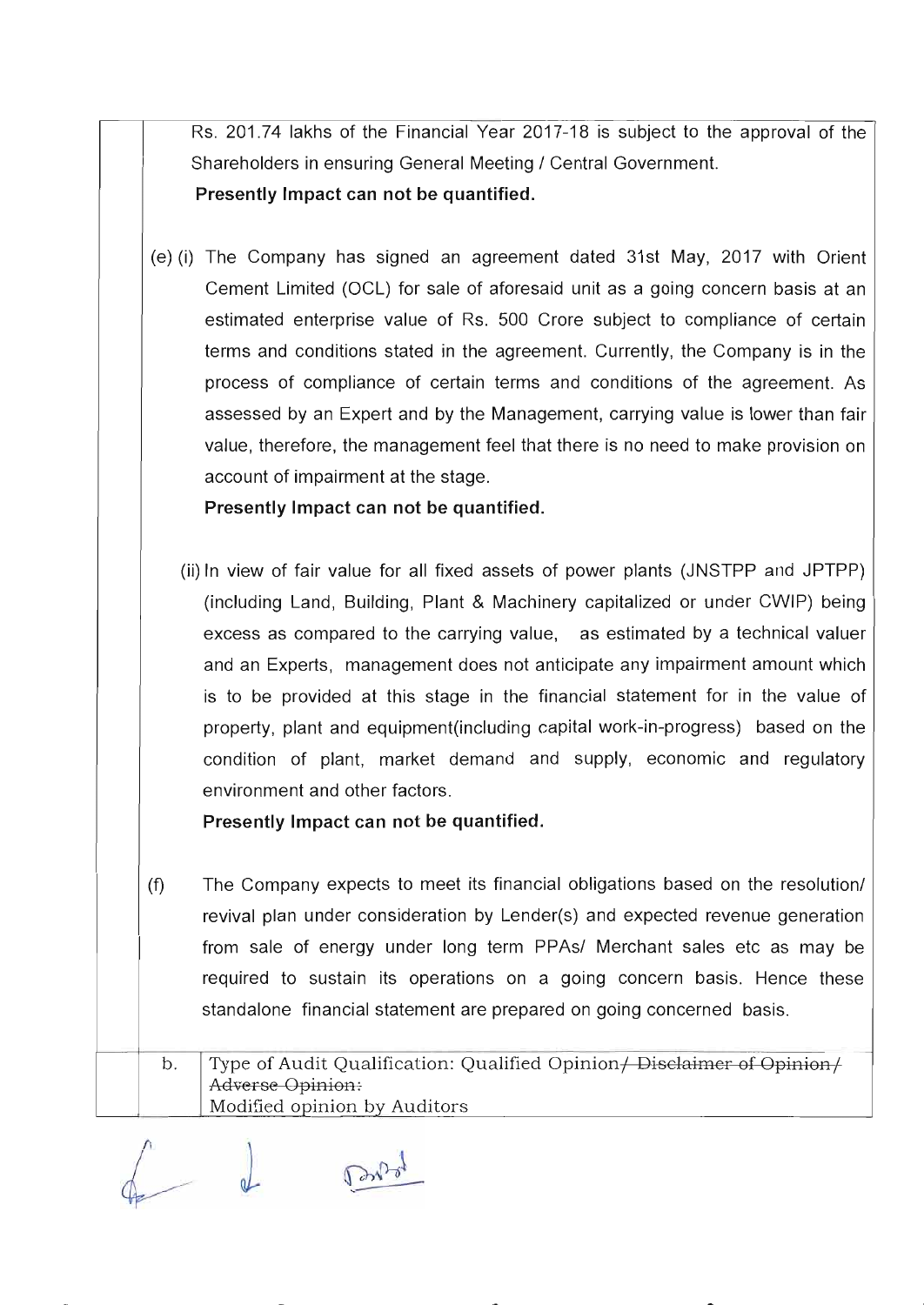|     | $C_{\star}$ | Frequency qualification: Whether appeared first time/ repetitive / since<br>how long continuing:                                                                        |               |
|-----|-------------|-------------------------------------------------------------------------------------------------------------------------------------------------------------------------|---------------|
|     |             | First Time                                                                                                                                                              |               |
|     | d.          | For Audit Qualification(s) where the impact is quantified by the auditor,<br>Management's Views:<br>As Stated above under respective reply on the Audit Qualifications. |               |
|     | e.          | For Audit Qualification(s) where the impact is not quantified by the<br>auditor:<br>As Stated above under respective reply on the Audit Qualifications.                 |               |
| VI. |             | <b>Signatories</b>                                                                                                                                                      |               |
|     |             | Sunil Kumar Sharma (Vice Chairman & CEO)                                                                                                                                |               |
|     |             |                                                                                                                                                                         | $S.$ le. $S6$ |
|     |             | Suren Jain (Managing Director & CFO)                                                                                                                                    |               |
|     |             | B.B.Tandon (Chairman-Audit Committee)                                                                                                                                   | dorand        |
|     |             | Statutory Auditors: N.K. Lodha, Partner, Lodha &<br>Co., Chartered Accountants                                                                                          |               |
|     |             | (M.No. 85155) (FRN 301051E)                                                                                                                                             |               |
|     |             | Place: New Delhi                                                                                                                                                        |               |
|     |             | Date: 5 <sup>th</sup> May 2018                                                                                                                                          |               |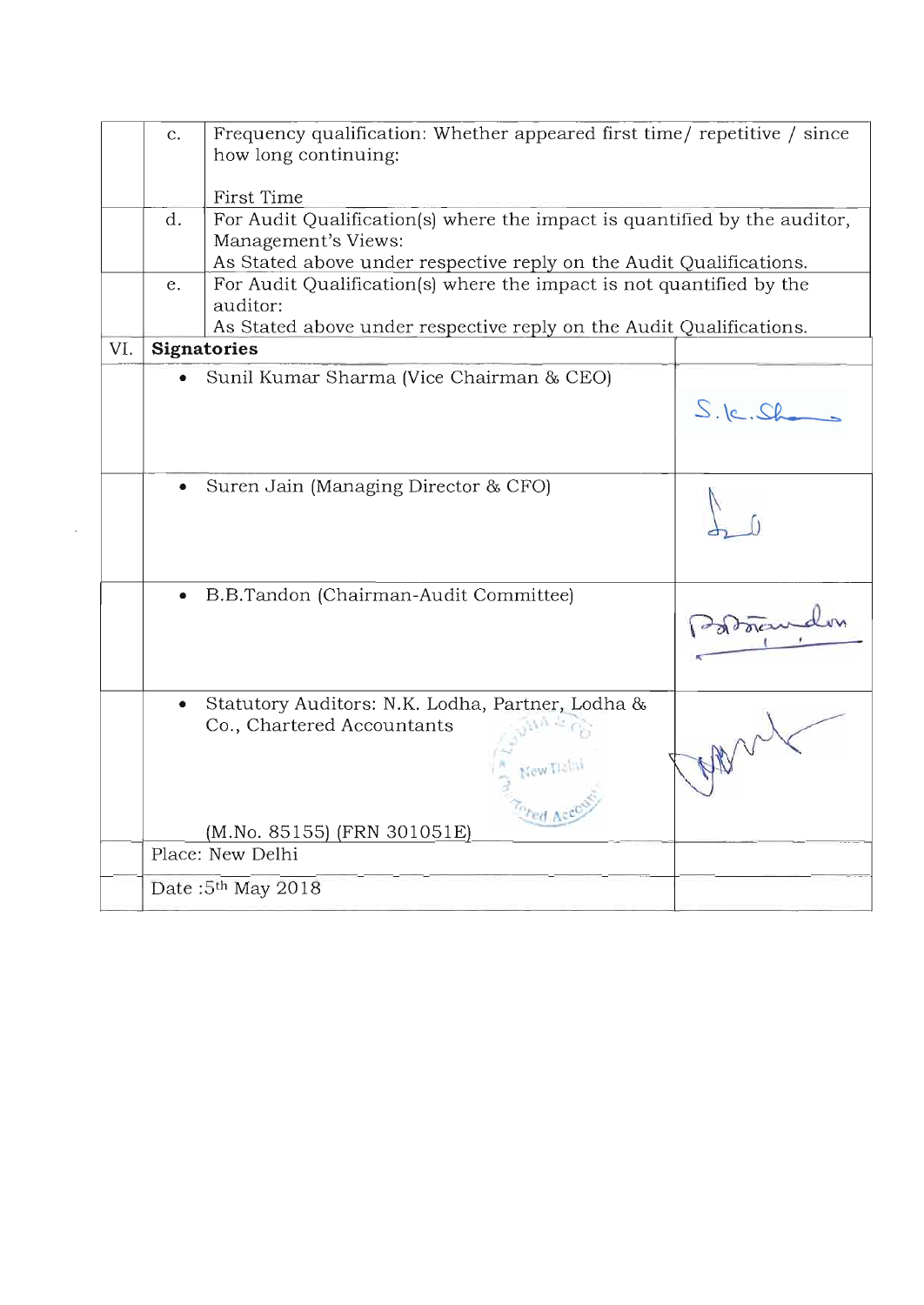### **ANNEXURE-I**

## **Statement on Impact of Audit Qualifications (for audit report with modified opinion) submitted along-with Annual Audited Financial Results - (Consolidated)**

| March 31, 2018<br>(See Regulation 33/52 of the SEBI (LODR)(Amendment) Regulations, 2016) |           |                                                                           |                                                                                   |                                                                                             |  |  |  |
|------------------------------------------------------------------------------------------|-----------|---------------------------------------------------------------------------|-----------------------------------------------------------------------------------|---------------------------------------------------------------------------------------------|--|--|--|
| I.                                                                                       | S.<br>No. |                                                                           | <b>Audited Figures (as</b><br>reported before<br>adjusting for<br>qualifications) | Adjusted<br><b>Figures</b><br>(audited<br>figures after<br>adjusting for<br>qualifications) |  |  |  |
|                                                                                          | 1.        | Turnover/Total Income                                                     | 523106                                                                            | 523106                                                                                      |  |  |  |
|                                                                                          | 2.        | Total Expenditure                                                         | 678463                                                                            | 686122                                                                                      |  |  |  |
|                                                                                          | 3.        | Exceptional and Extraordinary<br>items (Net)                              | (31325)                                                                           | (31325)                                                                                     |  |  |  |
|                                                                                          | 4.        | Net Profit/(Loss) $(1+2-3)$ before<br>tax                                 | (186682)                                                                          | (194341)                                                                                    |  |  |  |
|                                                                                          | 5.        | Earnings Per Share (after<br>Extraordinary items)                         | (2.82)                                                                            | (2.95)                                                                                      |  |  |  |
|                                                                                          | 6.        | <b>Total Assets</b>                                                       | 3710232                                                                           | 3710232                                                                                     |  |  |  |
|                                                                                          | 7.        | <b>Total Liabilities</b>                                                  | 2904969                                                                           | 2912630                                                                                     |  |  |  |
|                                                                                          | 8.        | Net Worth                                                                 | 805263                                                                            | 797604                                                                                      |  |  |  |
|                                                                                          | 9.        | Any other financial item(s) (as<br>felt appropriate by the<br>management) |                                                                                   |                                                                                             |  |  |  |

**Attention is drawn to:** 

(a) Note no 52 (b) of the consolidated financial statements, regarding

d prot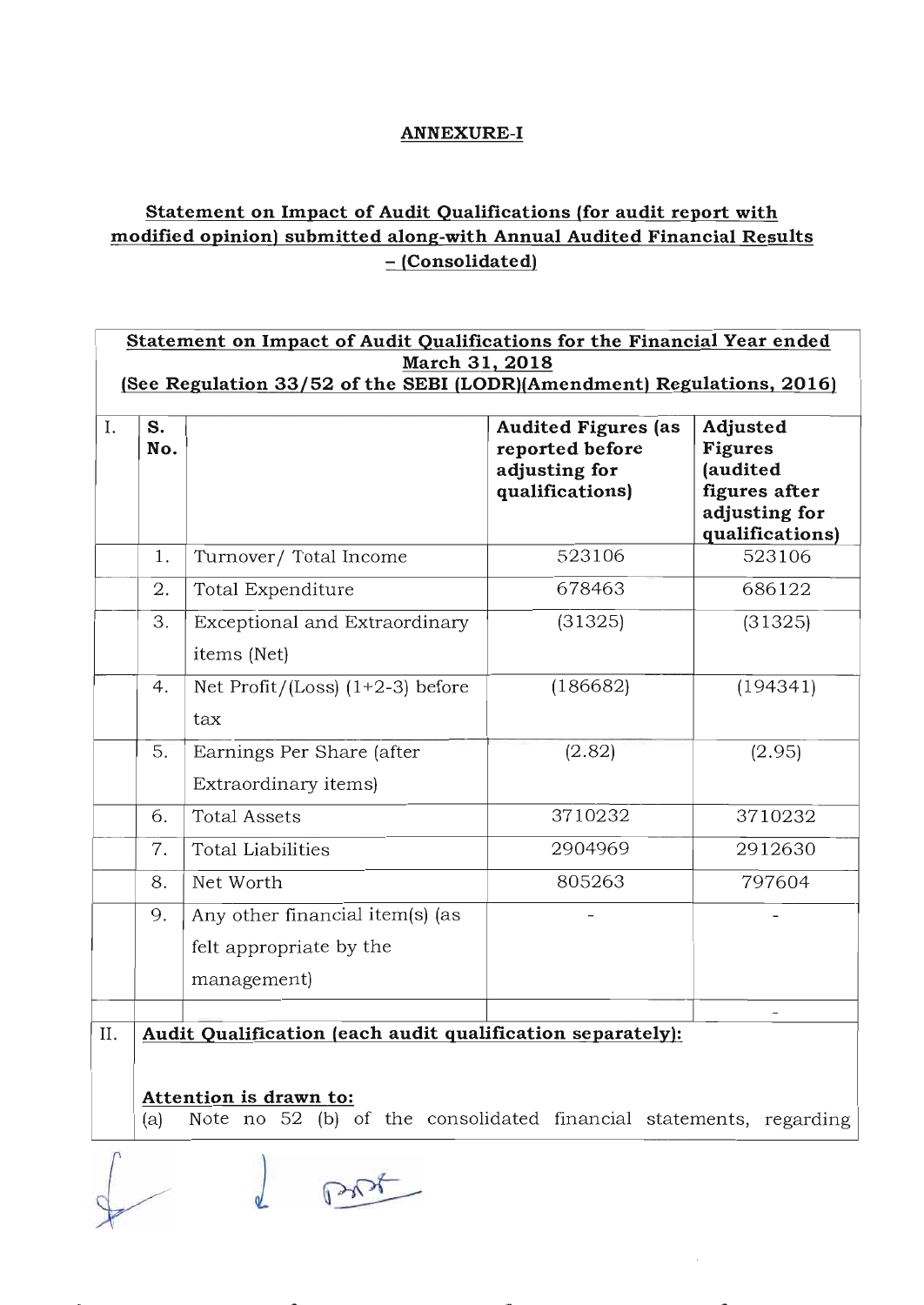invocation of the pledged shares of Prayagraj Power Generation Company Limited (PPGCL), a subsidiary of the Company, pledged by the Company in favour of the lenders of PPGCL, amounting to Rs. 289,038 lacs (Including Investment and loan components of compound financial instrument- Optionally Convertible Preference Shares). Consequent upon invocation of entire pledged shares, PPGCL ceased to be subsidiary of the Company w.e.f 18th December, 2017 and profit/(loss) post this date not been recorded in consolidated financial statements. Pending disposal/ transfer of shares by the Lenders, no provision has been considered necessary in these financial statements by the management, as impact, if any is currently unascertainable. However pending final decision, in consolidated financial statements no impact has been carried out in this regard and total assets and liabilities of Rs.15,99,311 lacs & Rs. 14,39,365 lacs respectively been considered and carried over. (Footnote no. 5 (a) of financial results)

- (b) As stated in note no. 43 (h) of the consolidated financial statements, The Company has given the corporate guarantees for loans granted by the lenders to Jaiprakash Associates Limited (JAL) (the party to whom the company is associate) and to PPGCL (erstwhile subsidiary of Company) of amounting to Rs. 84,557.33 lacs and Rs. 1,10,000 lacs respectively for which fair valuation has not been done as per the applicable IND-AS as of 31 March 2018. In the absence of fair valuation of the said corporate guarantees, we are not able to ascertain the impact of the same on the financials results/ statement of affairs. (Footnote no. 5 (b) of the financial results)
- (c) As stated in note no 52 (a) of the consolidated financial statements, No provision for diminution in value of investment in beneficiary trust (Equity), JPVL Trust amounting to Rs. 198,594 lacs, ("which in turn holding investment in the Company") has been made by the management

Ach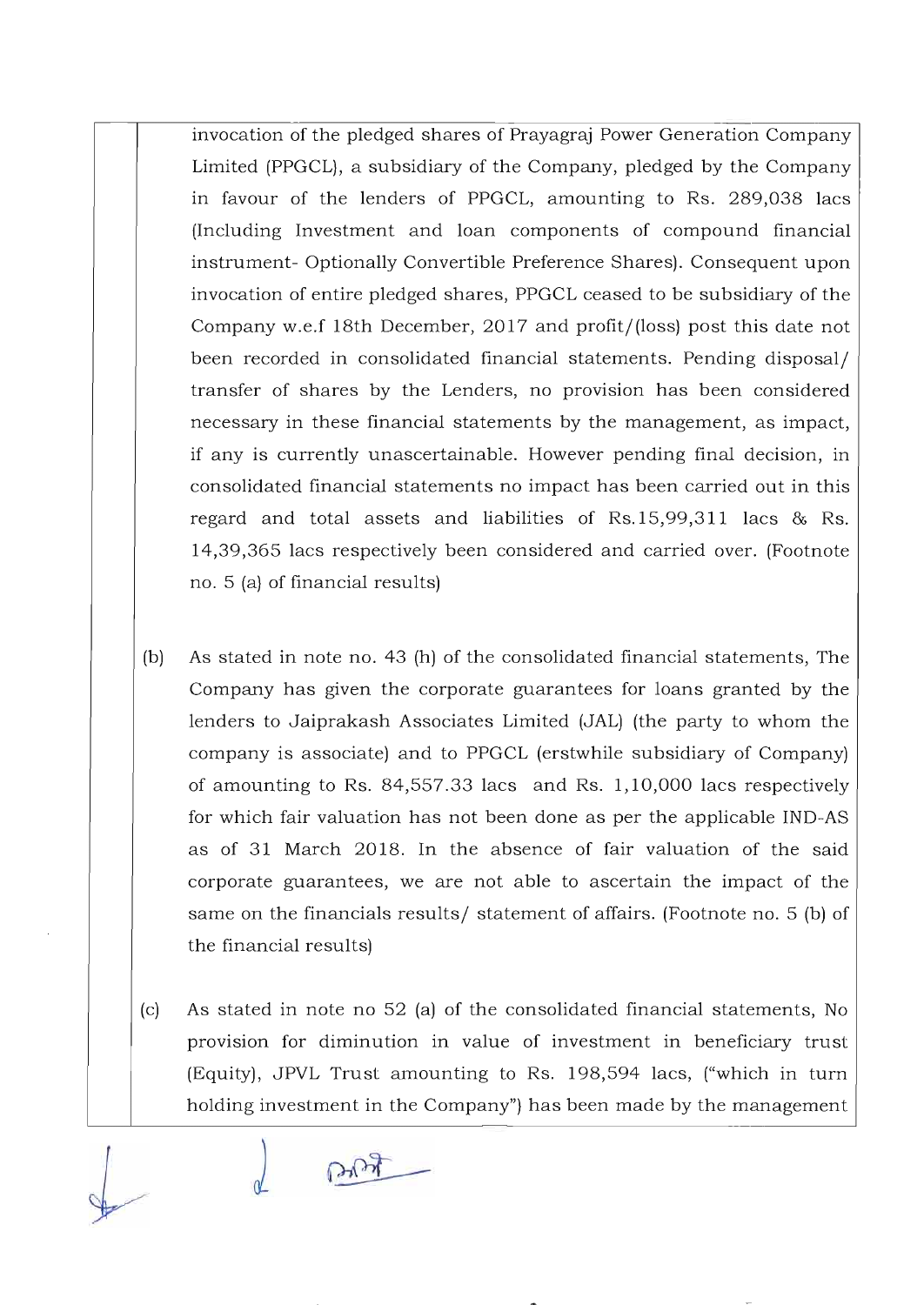as in the opinion of the management such diminution is temporary in nature considering the intrinsic value of the assets, future prospects. Having regard to the above, management of the Company has concluded that no provision against diminution is necessary at this stage as stated in footnote no. 6 of the financial results.

- (d) Company has not provided Interest on outstanding Foreign Currency Convertible Bonds (FCCBs) and penal interest on certain loans of amounting to Rs. 4618 lacs and Rs. 3040.94 lacs respectively as stated in Note no 56 (a) & ( b) of the consolidated financial statements. Had the interest provision been made the loss for the year of the Company would have increased by the said amount. (Footnote no. 7 of the financial results)
- (e) In respect of SPGCL, Expenditure incurred during the construction and incidental to setting up of the project, Capital advances and other financial assets in respect of project (project assets) have been carried forward as 'Capital Work-in-Process', Capital advances and other financial assets. In view of abnormal delay in handling over the possession of land, the promoter of the company had requested Uttar Pradesh Power Corporation Limited (UPPCL) to take over the project / company and refund of investment made by it. Pending such settlement, no adjustment in the carrying value of project assets under non current assets, for impairment has been made. Further the ultimate. outcome of the settlement is as present not ascertainable. This indicates the existence of a material uncertainty that cast significance doubt on the Company's ability to continue as Going concern and accordingly we are unable to comment on the consequential impact, if any, on the carrying value of such project assets under non current assets in consolidated financial statement as stated in Note no. 52 (c) of the consolidated financial statements. (Footnote no. 8 of the financial results)

BRA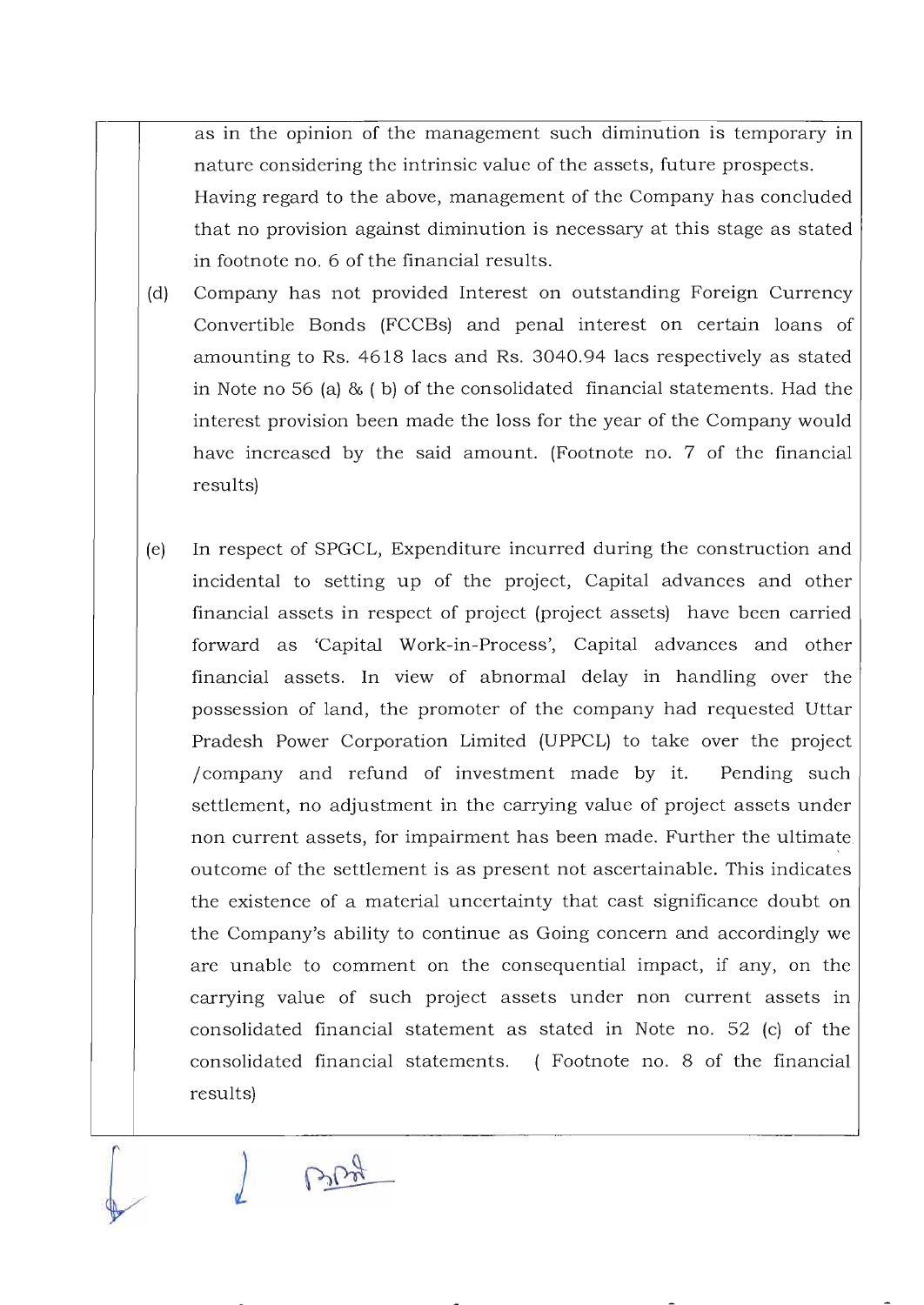### **III Management Response to the Qualification in the Consolidated Annual Audited Financial Statements:-**

(a) Pending disposal/ transfer of pledged shares of Prayagraj Power Generation Company Limited by the Lenders, no provision has been considered necessary in these financial statement, as impact, if any is currently unascertainable. Keeping in view of the facts stated above, the entire amount of investment in PPGCL of Rs.2,89,038 Lakhs (Including Investment and loan component of compound financial instrument-Optionally Convertible Preference Shares) is shown as Current Investments and Current Financial Assets-Loans.

### **Presently Impact can not be quantified.**

- (b) In the opinion of the Management there will be no material impact for the year and in the stage of approval, on the fair valuation of the following guarantees on the financial result/ statement of affairs. Accordingly considering this not being considered and recorded in this financial statement.
	- (i) Corporate Guarantee of US\$ 1,500 Lakhs in favour of State Bank of India, Hong Kong branch for the credit facilities granted by lenders to Jaiprakash Associates Limited (Party to whom the company is associate).The principal amount of loan outstanding of US\$ 1,300 Lakhs (equivalent to Rs. 84557.33 lakhs) has been converted to rupee term loan by State Bank of India vide sanction letter dated 28th December, 2016.
	- (ii) Corporate Guarantee of Rs.50,000 Lakhs in favour of State Bank of India, for Optionally Convertible Sub Debt underwritten/ granted by them to Prayagraj Power Generation Company Limited (erstwhile subsidiary of the Company).The principal amount of loan outstanding as on 31st March, 2018 was Rs.50,000 Lakhs (Previous Year-Rs.50,000 Lakhs).
	- (iii) Corporate Guarantee of Rs.60,000 Lakhs in favour of State Bank of

 $\iota$ John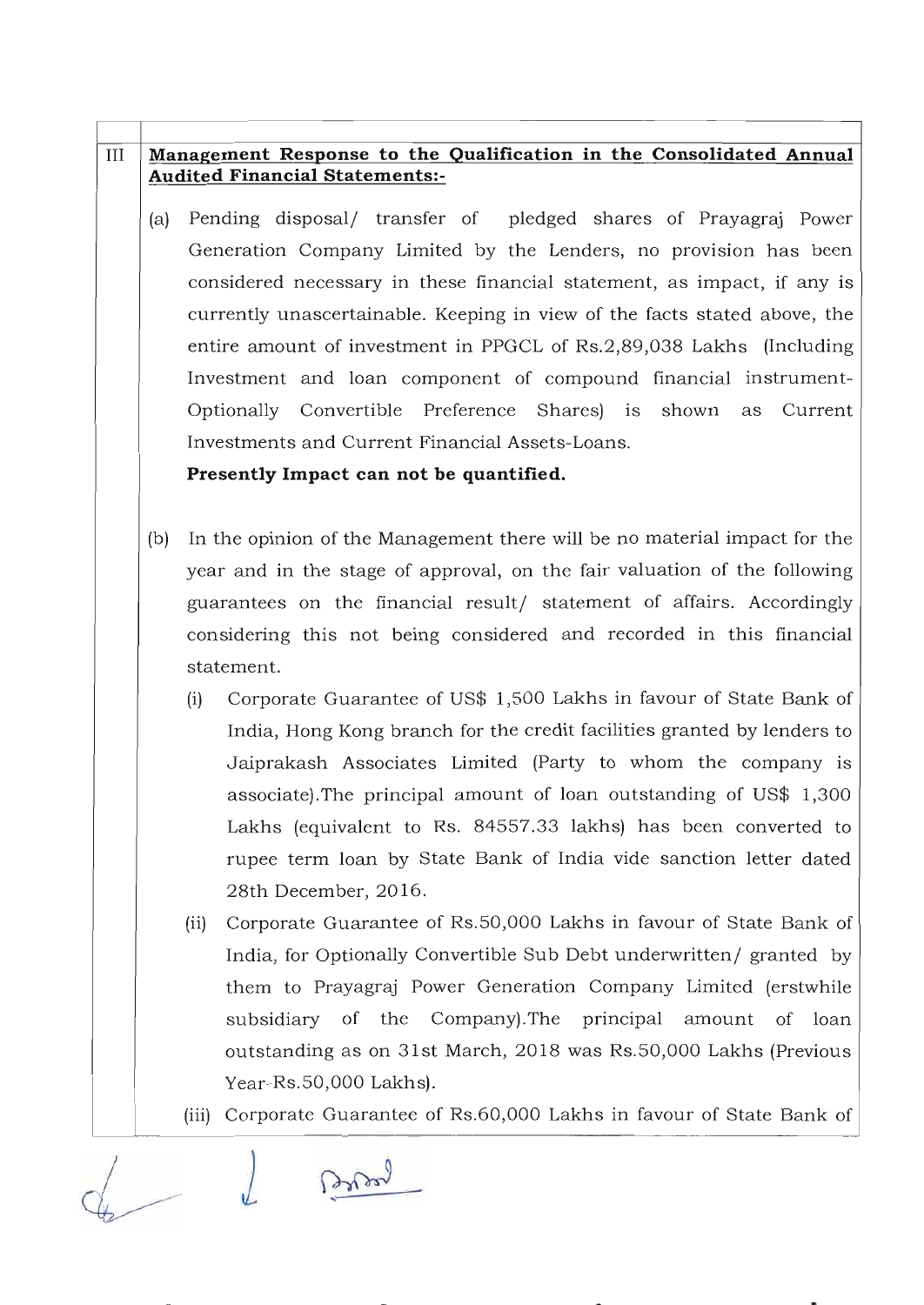India, for Optionally Convertible Short Term Loan granted by them to Prayagraj Power Generation Company Limited (erstwhile subsidiary of the Company).The principal amount of loan outstanding as on 31st March, 2018 was Rs.60,000 Lakhs (Previous Year-Rs.60,000 Lakhs).

**Presently Impact can not be quantified.** 

(c) No provision for diminution in value against following long term investments of amounting to Rs.1,98,594 lacs lakhs (Book Value) in JPVL TRUST which in turn holding investment in the Company") has been made as in the opinion of the management such diminution is temporary in nature considering the intrinsic value of the assets, future prospects and claims and management is confident that no provision for the same at this stage is considered necessary.

### **Presently Impact can not be quantified.**

(d) The Company is under discussion with the Bond Holders for settlement / conversion and they are in principle agreeable to convert their entire principal outstanding of US\$ 101 million into equity at a conversion price of INR 12/ - share and waive off the entire accrued interest without any further changes to terms & conditions of the bonds. Therefore Company has not provided Interest on outstanding Foreign Currency Convertible Bonds (FCCBs) of amounting to Rs 4618 lakhs in the financial statements.

Company has not provided penal interest of amounting to Rs. 3040.94 lakhs (approx) as majority of the lenders / banks did not confirm balances / charge penal interest in view of the facility granted to the Company by them has classified as NPA (31st March 2018).

(e) Sangam Power Generation Company Limited (SPGCL) was acquired by JPVL (the Company) from Uttar Pradesh Power Corporation Limited

 $20 - 6$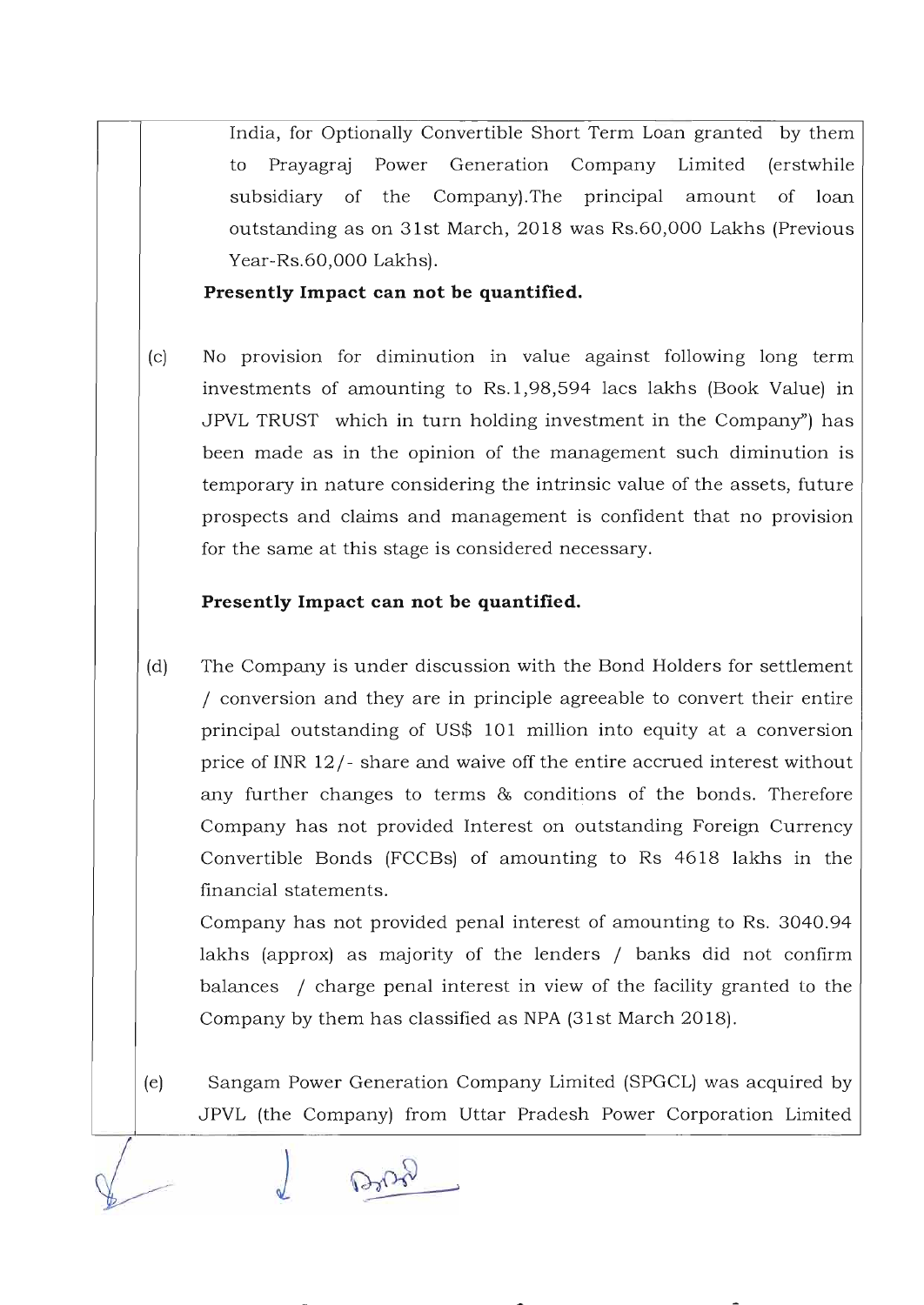(UPPCL) in earlier years, for the implementation of 1320 MW (2 x 660 MW) Thermal Power Project (with provision to add one additional unit of 660 MW) in Tehsil Karchana of District Allahabad, Uttar Pradesh. All major statutory approvals for Phase- I, are in place and Coal linkage for 4.68 MTPA by Northern Coalfield Limited has been issued for Phase- l of the Project. SPGCL executed Deed of Conveyance with Uttar Pradesh Power Corporation Limited (UPPCL) but the District Administration could not hand over physical possession of land to SPGCL and hence, no physical activity could be started for the implementation of Project. SPGCL has written to UPPCL and all procurers that the Power Purchase Agreement is rendered void and cannot be enforced.

There is abnormal delay in resolving the matter by UPPCL, SPGCL has withdrawn all its undertakings given to UPPCL and lodged a claim ofRs. 1,15,722 Lakhs on UPPCL.

JAL has also furnished Performance Guarantee aggregating to Rs. 99.00 crores valid up to 31.12.2018.

The Company has made investment of Rs.55,207 Lakhs in SPGCL up to 31th March, 2018. Where no provision is considered necessary by the management, keeping in view the above stated facts and considering value of assets/ claims.

### IV **Emphasis of matter:**

We draw attention to the following matters:

(a) As Stated in Note no. 47 of the consolidated financial statements, no provision against Entry Tax in respect of Bina unit & Nigrie Power and Cement unit amounting to Rs.ll,533 lacs & Rs. 9,074 lacs respectively and interest thereon (impact unascertainable) as stated in said note has been made by the company. The concerned authority once issued the exemption certificate in respect of Bina unit for exemption of entry tax later on cancelled & in respect of Nigrie Power and Cement unit receipts of approval for extension of the time for eligibility of exemption from payment of Entry tax is pending, as stated in the said notes for which the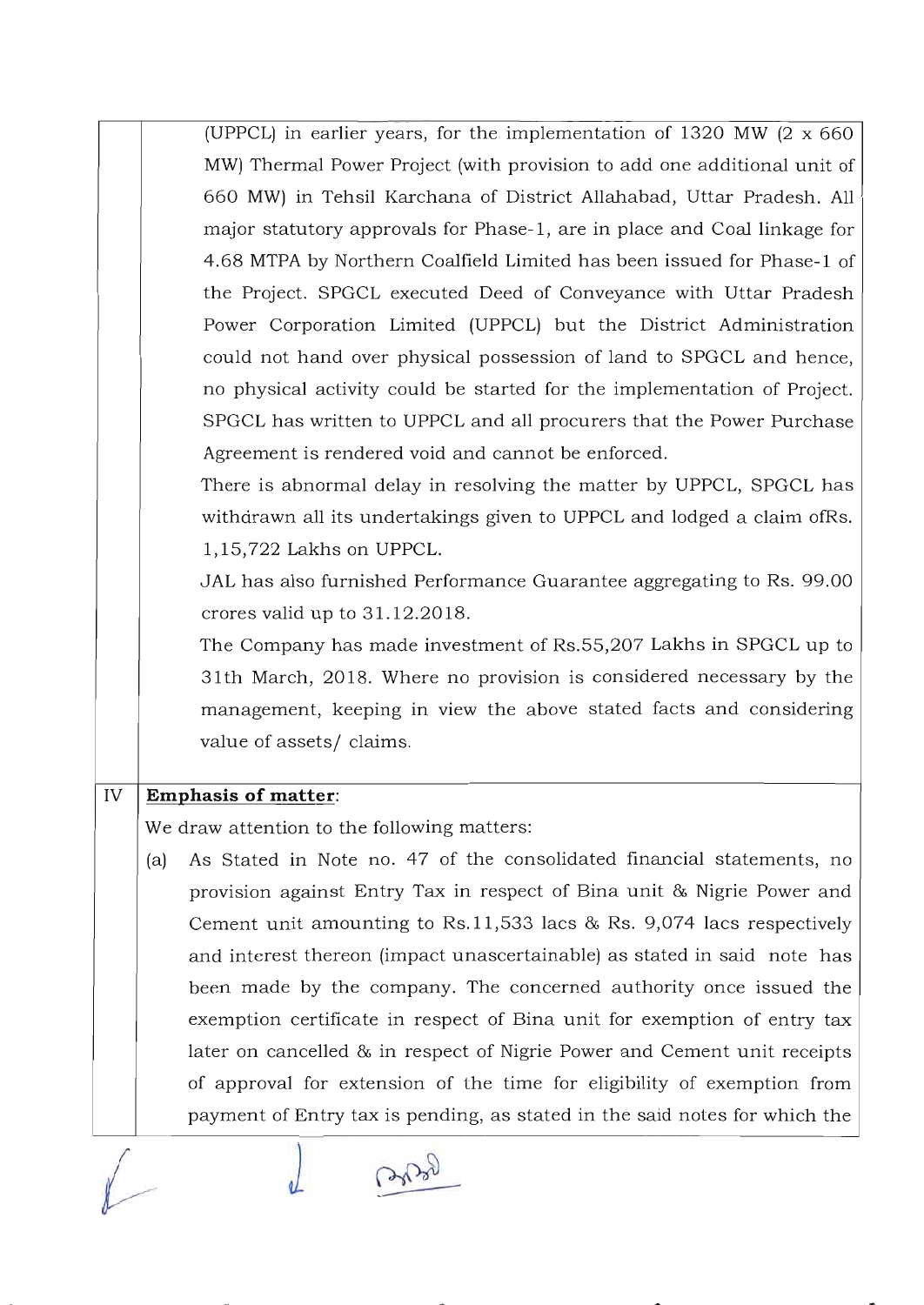company has made representations before the concerned authority and management is confident for favourable outcome. Against the entry tax demand till date Rs.1,946 lacs and Rs.2,580 lacs has been deposited (and shown as part of other non-current assets) in respect of Bina unit & Nigrie Power and Cement unit respectively which is in the opinion of the management good and recoverable.

- (b) Pending confirmations/reconciliation of balances of certain secured and unsecured loans, balances with banks, trade receivables, trade and other payables (including capital creditors) (Including receivables/payables from/to related parties) and loans & advances. The management is confident that on confirmation/reconciliation there will not be any material impact on the state of affairs as stated in Note no. 58 of the consolidated financial statements.
- (c) For deferred tax assets on unabsorbed depreciation and business losses recognised and MAT credit entitlement of amounting to Rs. 90,544 lacs and Rs. 31,631 lacs respectively, the Management is confident about realisability. Accordingly, these have been considered good and no provision there against at this stage is considered necessary by the management as stated in Note no. 67 of the consolidated financial statements.
- (d) As stated in Note no. 61 of the consolidated financial statements, the Company is in the process of making application to the Central Government/ seeking approval of the Central Government for payment of remuneration/excess payment of remuneration amounting to Rs. 1067.33 lacs to the directors in the financial years 2013-14 and 2015-16 onwards (including for as stated in said note against rejection of the Company's application).

popol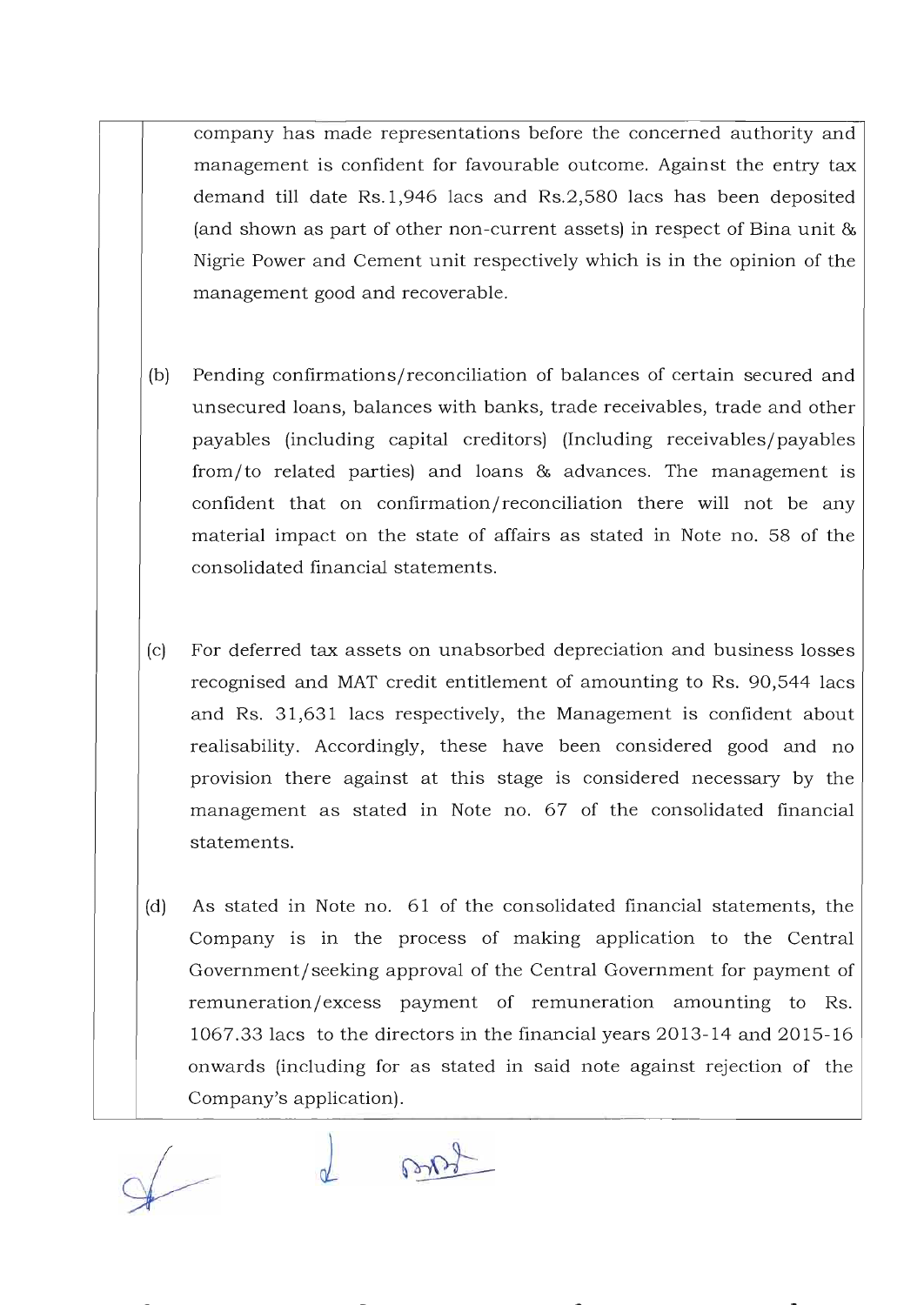(e) (i) As stated in the Note no. 55 of the consolidated financial statements, the Company has signed an agreement for sale of its Jaypee Nigrie Cement grinding unit (JNCGU) (2 million MT capacity) and as stated in the said note, the Company is currently in process of compliance of certain terms and conditions of agreement dated 31 May 2017. As assessed by an expert and by the management carrying value is lower than the fair value of Cement unit hence no provision for impairment at this stage is considered necessary.

(ii) As stated in the Note no. 54 of the consolidated financial statements, fair value of fixed assets of power plants (JNSTPP and JBTPP) (including Land, Building, Plant & Machinery capitalized or under CWIP) being in excess as compared to the carrying value, as estimated by a technical valuer and for the reasons explained in the said note, management is of the view that no impairment provision in the carrying amount of fixed assets (including capital work-in-progress) is necessary at this stage.

(f) During the financial year ended 31 March, 2018, the Company has incurred cash loss, and its current liabilities exceed its current assets as at 31 March, 2018. However, for the reasons stated in the Note no. 57 of the consolidated financial statements, the financial statements of the company are prepared on going concern basis.

(g) Auditors of the respective companies have drawn attention in their report:

- (i) Sangam Power Generation Company Limited (SPGCL) a subsidiary of the company is yet to appoint key management person including company secretary as per the requirement of the Act.
- (ii) Jaypee Meghalaya Power Limited a subsidiary of the company is yet to appoint Company Secretary as key managerial personnel as per

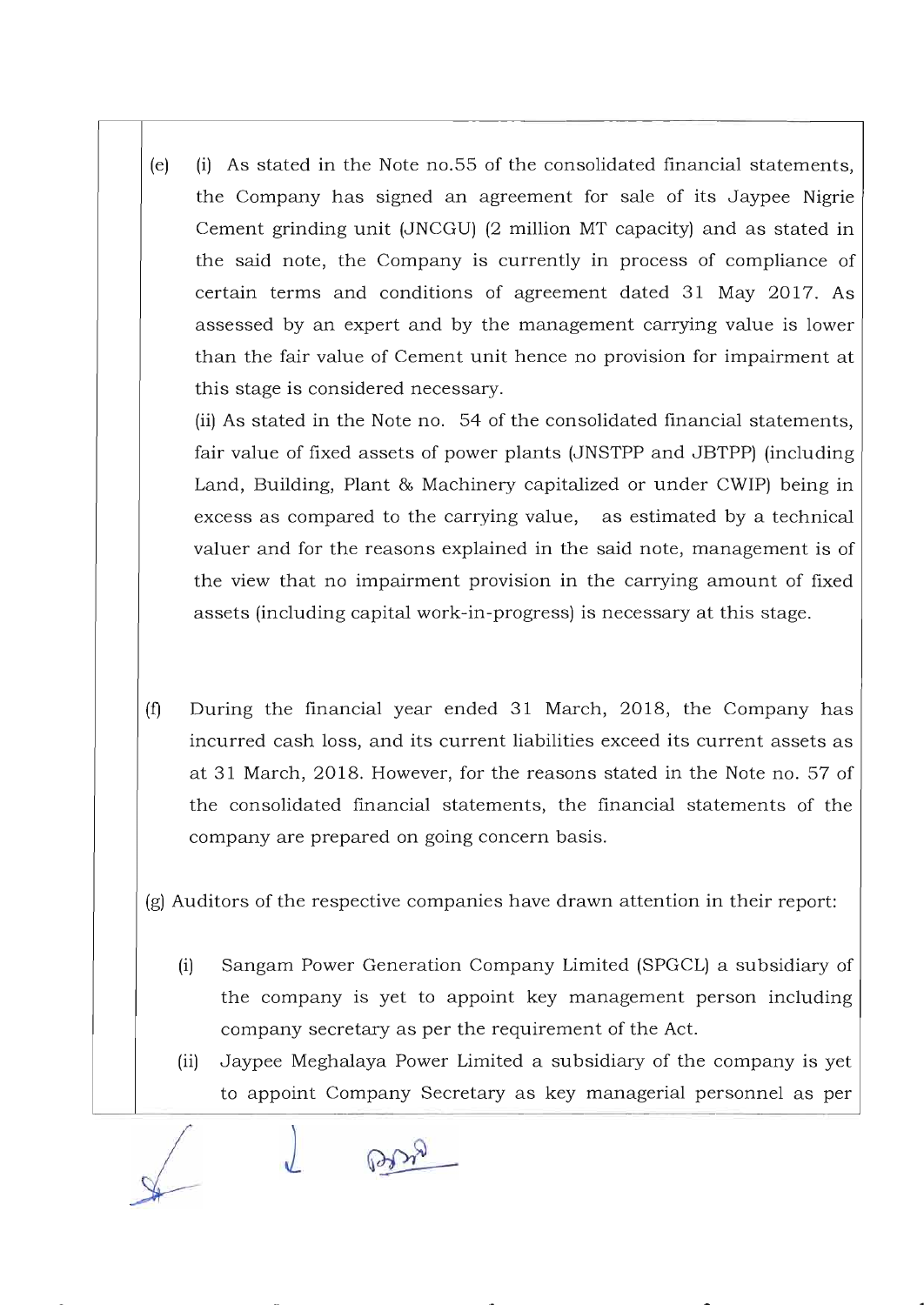the requirement of the Section 203 of the Companies Act, 2013 read with the Companies (Appointment and remuneration of Managerial Personnel) Rules, 2014.

(iii) Jaypee Arunachal Power Limited a subsidiary of the company is yet to appoint key managerial personnel as per the requirement of the Section 203 of the Companies Act, 2013 read with the Companies (Appointment and remuneration of Managerial Personnel) Rules, 2014.

Our opinion is not modified in respect of above stated matters

# V **Management Response to the Emphasis of matter in the Consolidated Annual Audited Financial Statements:-**

(a) The Company has not made provision against Entry Tax in respect of Bina unit & Nigrie Power and Cement unit amounting to Rs.11,533 lacs & Rs. 9,074 lacs respectively and interest thereon (impact unascertainable). The concerned authority once issued the exemption certificate in respect of Bina unit for exemption of entry tax later on cancelled& in respect of Nigrie Power and Cement unit receipts of approval for extension of the time for eligibility of exemption from payment of Entry tax is pending, for which the company has made representations before the concerned authority and management is confident for favourable outcome. Against the entry tax demand till date Rs.1,946 Lacs and Rs.2,580 lacs has been deposited (and shown as part of other non-current assets) in respect of Bina unit & Nigrie Power and Cement unit respectively which is in the opinion of the management good and recoverable.

### **Presently Impact can not be quantified.**

(b) Management is in the process to reconcile / confirmation of balances of certain secured and unsecured loans, balances with banks, trade receivables, trade and other payables (including capital creditors) (Including receivables/payables from/to related parties) and loans &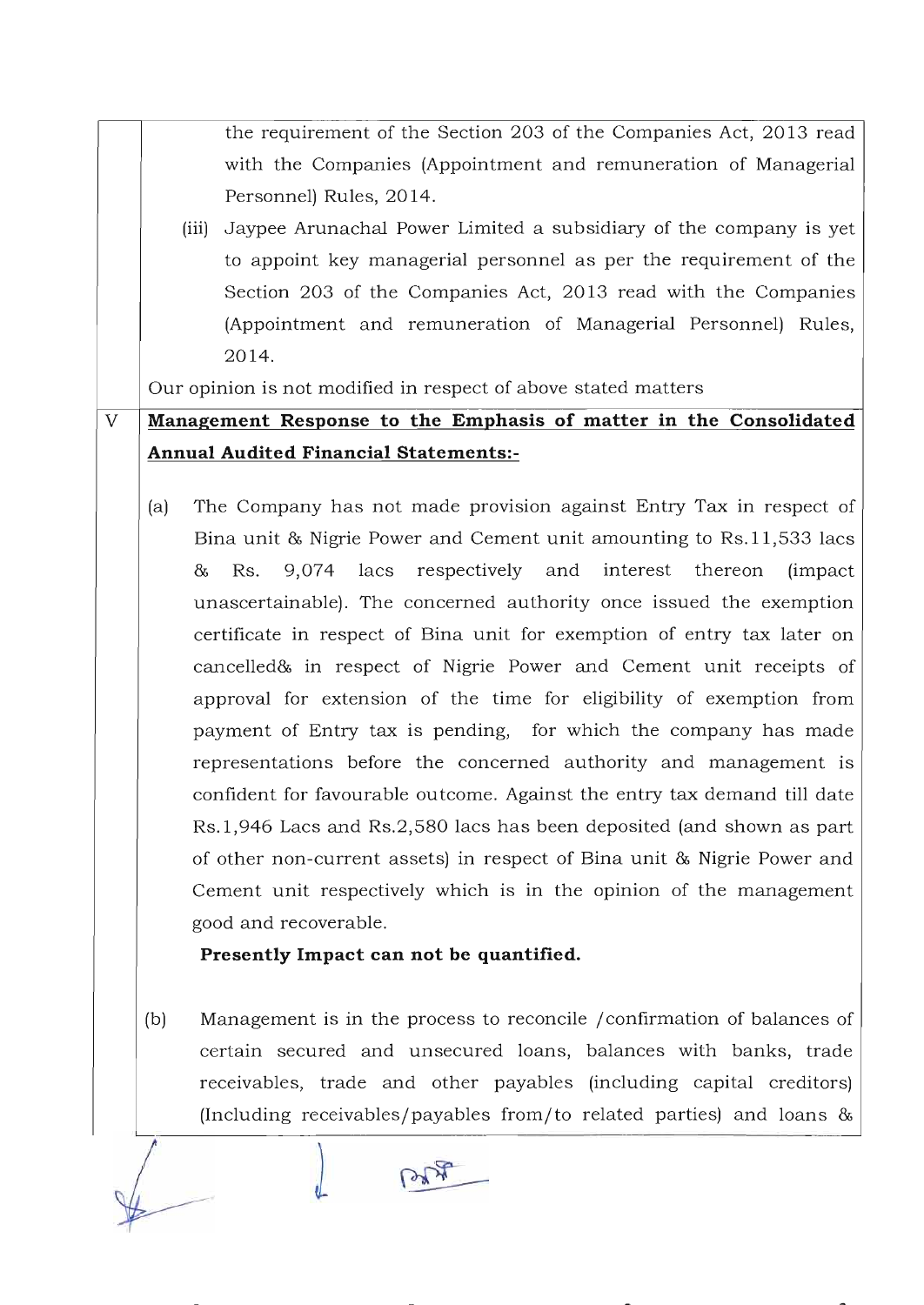advances and management expected that there is no material impact on the financial statement.

**Presently Impact can not be quantified.** 

(c) Though the company has been incurring losses in last few years,it expects turnaround of the sector and accordingly Deferred tax assets in respect of unabsorbed depreciation and business losses and MAT credit entitlement have been recognized amounting to Rs. 90,543 lakhs and Rs.31,631 lakhs respectively, owing to reasonable certainty of availability of future taxable income to realize such assets.. Accordingly, these have been considered good and no provision there against at this stage is considered necessary in the financial statements.

**Presently Impact can not be quantified.** 

(d) The company had filled requisite applications for obtaining the approvals of the Central Government i.e Ministry of Corporate Affairs (MCA) for the approval of remuneration to Shri Praveen Kumar Singh, Whole Time Director (WTD) for a period of three years from 12th August 2016 to 11th August, 2019 which was rejected vide letter dated 11th September 2017 and the company was asked to recover excess amount paid to him as well as the Shri Suren Jain, Managing Director & CFO due to the inadequacy of profit for the financial year 2013 -14 & further 2015- 16 onwards due to the default in repayment of loan & interest to banks/financial institutions. Though the company has made the representation vide letter dated 14th November, 2017 but response from MCA is awaited.

Company is in the process of to obtain the approval of the Central Government for excess remuneration amounting to Rs.249.13 Lakhs, 306.61 Lakhs and 309.85 lakhs paid during the financial years 2013- 14, 2015- 16 & 2016- 17 respectively. For Rs. 201.74 lakhs of the Financial Year 2017-18 (is subject to the approval of the Shareholders

belog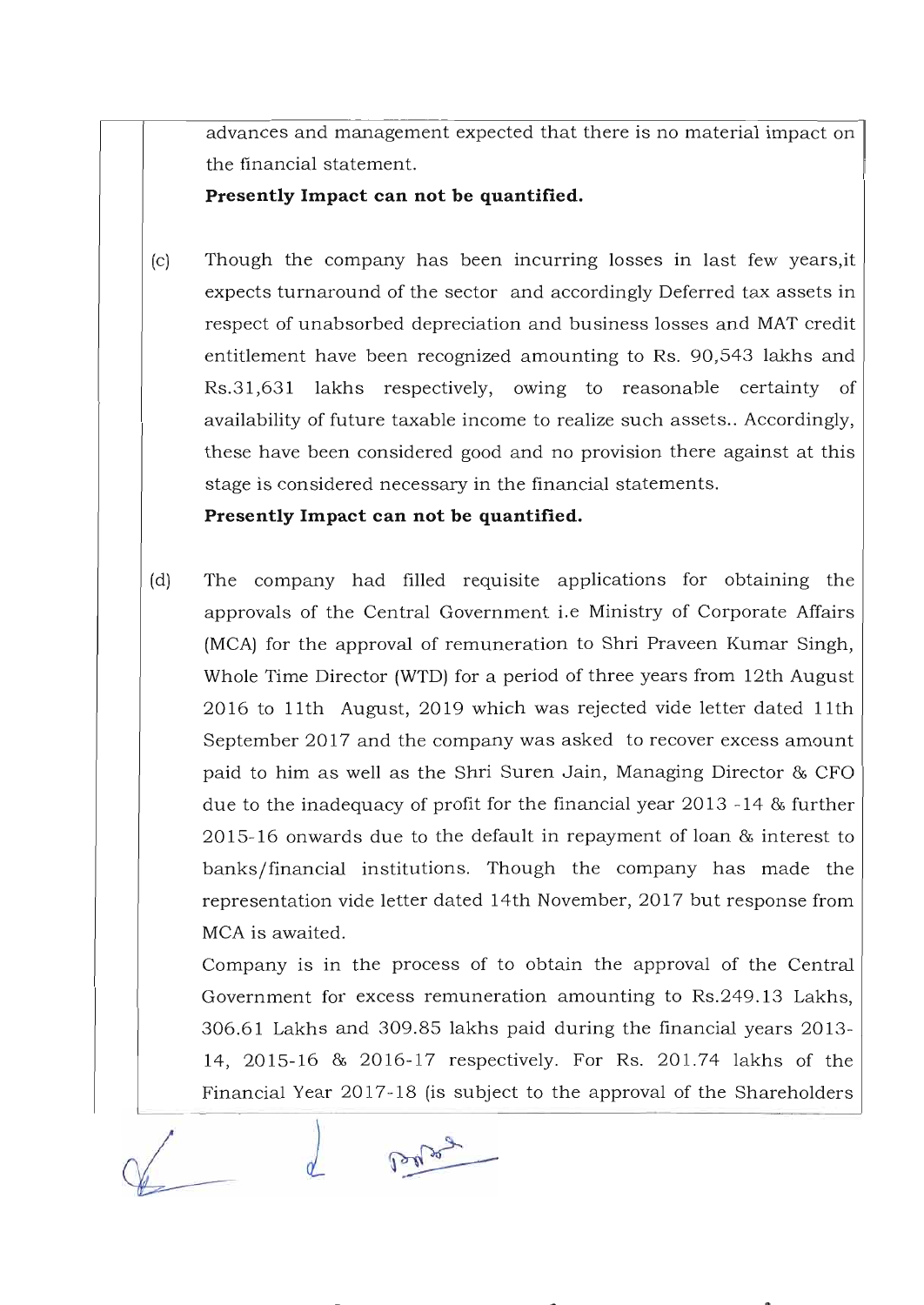in ensuring General Meeting and Central Government.

### **Presently Impact can not be quantified.**

(e) (i) The Company has signed an agreement dated 31st May, 2017 with Orient Cement. Limited (OCL) for sale of aforesaid unit as a going concern basis at an estimated enterprise value of Rs. 500 Crore subject to compliance of certain terms and conditions stated in the agreement. Currently, the Company is in the process of compliance of certain terms and conditions of the agreement dated 31.03.2017. As assessed by an Expert and by the Management, carrying value is lower than fair value, therefore, the management feel that there is no need to make provision on account of impairment at the stage.

**Presently Impact can not be quantified.** 

(ii) In view of fair value for all fixed assets of power plants (JNSTPP and JPTPP) (including Land, Building, Plant & Machinery capitalized or under CWIP) being excess as compared to the carrying value, as estimated by a technical valuer and an Experts, management does not anticipate any impairment amount which is to be provided at this stage in the financial statement for in the value of property, plant and equipment(including capital work-in-progress) based on the condition of plant, market demand and supply, economic and regulatory environment and other factors.

### **Presently Impact can not be quantified.**

(fJ The Company expects to meet its financial obligations based on the resolution/ revival plan under consideration by Lender(s) and expected revenue generation from sale of energy under long term PPAs/ Merchant sales etc as may be required to sustain its operations on a going concern basis. Hence these standalone financial statement are prepared on going concerned basis.

Barry